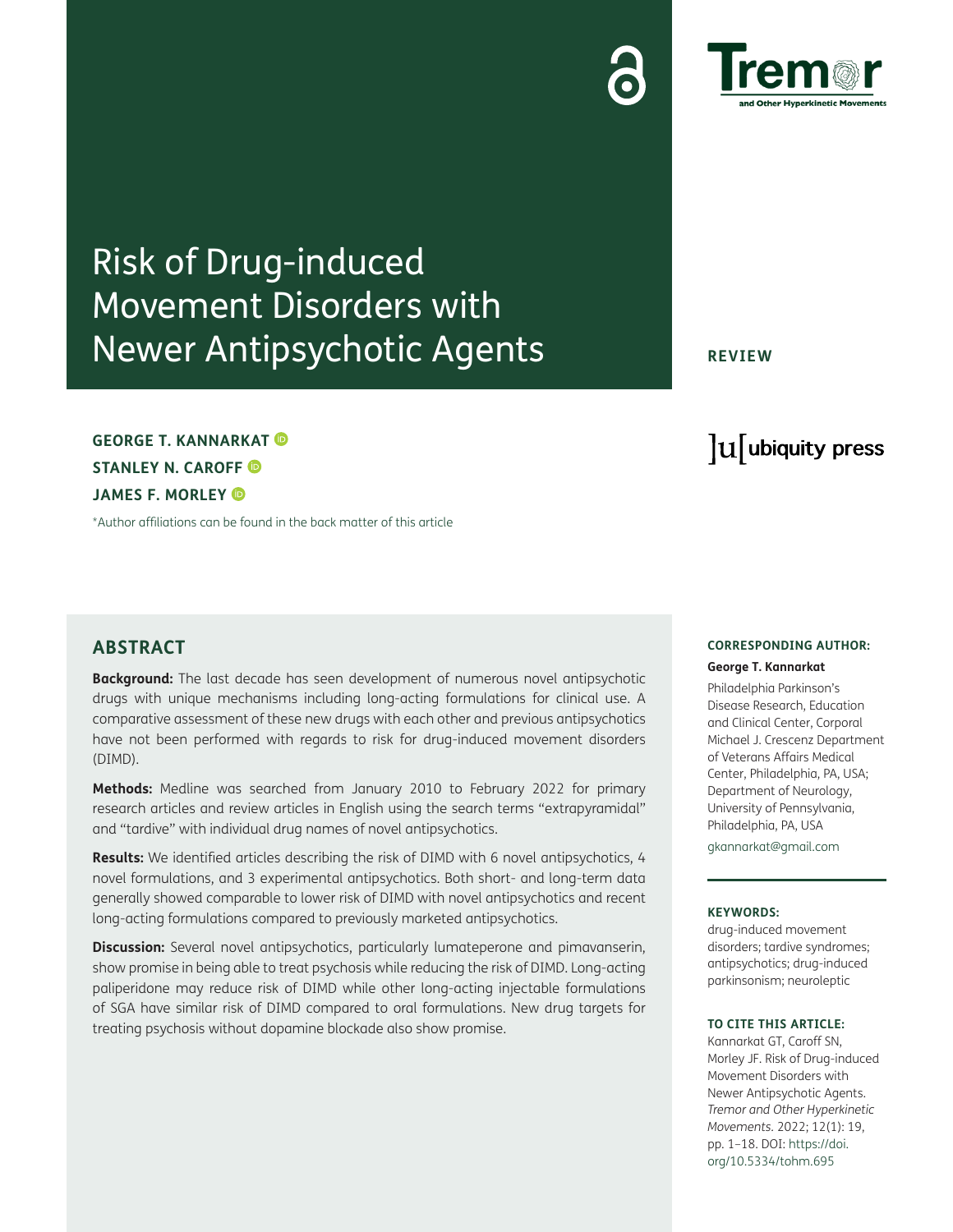#### **INTRODUCTION TO DRUG-INDUCED MOVEMENT DISORDERS (DIMD)**

The association of antipsychotics with DIMD has been attributed primarily to their dopamine 2 receptor (D2R) blocking properties [[1\]](#page-10-1). Acute DIMD refers to early-onset and reversible phenomena including akathisia, dystonia, parkinsonism, and tremor [[2\]](#page-10-2). Tardive DIMD have a variable presentation, most commonly including stereotypy or chorea, but also dystonia, akathisia, myoclonus, tics, and tremor occurring at least weeks to months after drug exposure and often persisting despite drug cessation [[1](#page-10-1), [3\]](#page-10-3). The prevalence of tardive syndromes among antipsychotictreated patients is estimated to be between 20–30%, with annual incidence significantly increased by exposure to first-generation antipsychotics (FGAs) versus secondgeneration antipsychotics (SGAs) of 5.4–7.7% versus 0.8–  $3\%$  (p < 0.0001), respectively, as well as by patient age [\[4](#page-10-4), [5\]](#page-10-5). Although SGA use has reduced the incidence of DIMD compared to FGAs, the expansive marketing and prescription of SGAs may increase the absolute number of individuals at risk [[6\]](#page-10-6). Understanding how novel antipsychotics influence risk of the development of acute and tardive DIMD is critical to reducing patient harm. Although comparisons between reported studies are constrained by differences in design, methodology, and sample populations, we herein descriptively review data on acute and tardive DIMD associated with novel antipsychotics that have received Food and Drug Administration (FDA) approval since 2010 in addition to drugs in development.

#### **METHODS**

In this review, we restricted medications discussed to antipsychotic agents approved by the FDA since 2010: brexpiprazole, cariprazine, lumateperone, lurasidone, pimavanserin, olanzapine-samidorphan (O-S), longacting injectable (LAI) risperidone, LAI aripiprazole, LAI paliperidone, transdermal asenapine, and inhaled loxapine. The terms in the Medline database searched from January 2010 to February 2022 and the identified additional articles through reference review are indicated in [Supplementary Table 1](#page-9-0). Articles reporting original interventional or observational studies addressing the incidence, prevalence or risk of antipsychotic-related DIMD were included in the review. Articles unavailable in English or exclusively focusing on preclinical data were excluded. Case reports, non-systematic reviews and position/editorial papers were not cited directly unless reporting relevant data. Sample sizes and results of statistical testing demonstrating significant differences

between groups in cited studies are indicated within the text when reported in original studies.

#### **INCIDENCE OF DIMD WITH NOVEL ANTIPSYCHOTICS**

#### **A. BREXPIPRAZOLE**

#### i. Mechanism and Unique Features

Brexpiprazole's mechanism of action in treatment of psychosis and treatment-resistant depression (TRD) is primarily through partial agonism at D2Rs and  $5-HT_{2A}Rs$ with antagonism at 5-HT<sub>2A</sub>Rs [[7](#page-10-7)]. Brexpiprazole has less partial agonism at the D2R relative to aripiprazole but has higher 5-HT2A antagonism which may explain its lower likelihood of inducing DIMD. Aripiprazole's higher potency in inhibiting acetylcholinesterase activity may also play a role in its propensity to cause more DIMD relative to brexpiprazole [\[8\]](#page-10-8). It was approved for use in schizophrenia and as adjunctive treatment of depression in 2015 [[9](#page-10-9)].

#### ii. Incidence of DIMD

The most common acute DIMD associated with brexpiprazole is akathisia occurring within three weeks of drug initiation [\[9\]](#page-10-9). In two double-blind, randomized control trials (DBRCTs) evaluating brexpiprazole for treatment of schizophrenia ( $n = 636, 674$ ), there was no significant difference in acute DIMD as measured by multiple scales, including the Simpson-Angus Scale (SAS), Barnes Akathisia Rating Scale (BARS), Abnormal Involuntary Movement Scale (AIMS), and the Drug-Induced EPS Scale (DIEPSS), at doses up to 4mg/day after 6 weeks relative to baseline or placebo [\[9](#page-10-9), [10\]](#page-10-10). Other studies ( $n = 282$ , 379) have shown higher rates of akathisia relative to placebo (6.5–13.5% versus 1.0–7.1%) at doses of brexpiprazole greater than 2 mg/ day  $[11, 12]$  $[11, 12]$  $[11, 12]$  $[11, 12]$  $[11, 12]$ . A six-week phase III trial (n = 459) for acute schizophrenia episodes in Japan demonstrated 9–11% of individuals in treatment groups needed medication for parkinsonism relative to 4% in the placebo group while akathisia (1.7–5.3% versus 6.9%) was less frequent in the treatment groups [[13\]](#page-11-2). A 52-week open-label Japanese trial (n = 150) for maintenance treatment of schizophrenia demonstrated that the rates of akathisia and tremor to be 8.5% and 4.3%, respectively [[11](#page-11-0)]. Another one-year DBRCT (n = 524) for maintenance treatment of schizophrenia demonstrated no significant increase in acute DIMD based on motor rating scales with equal rates of akathisia (1.0%) but higher rates of tremor (3.0% versus 1.0%) relative to placebo [\[14](#page-11-3)]. A meta-analysis of three brexpiprazole (2–4 mg/day) RCTs ( $n = 1444$ ) demonstrated no significant differences in SAS, BARS, or reported DIMD compared to placebo [\[15\]](#page-11-4).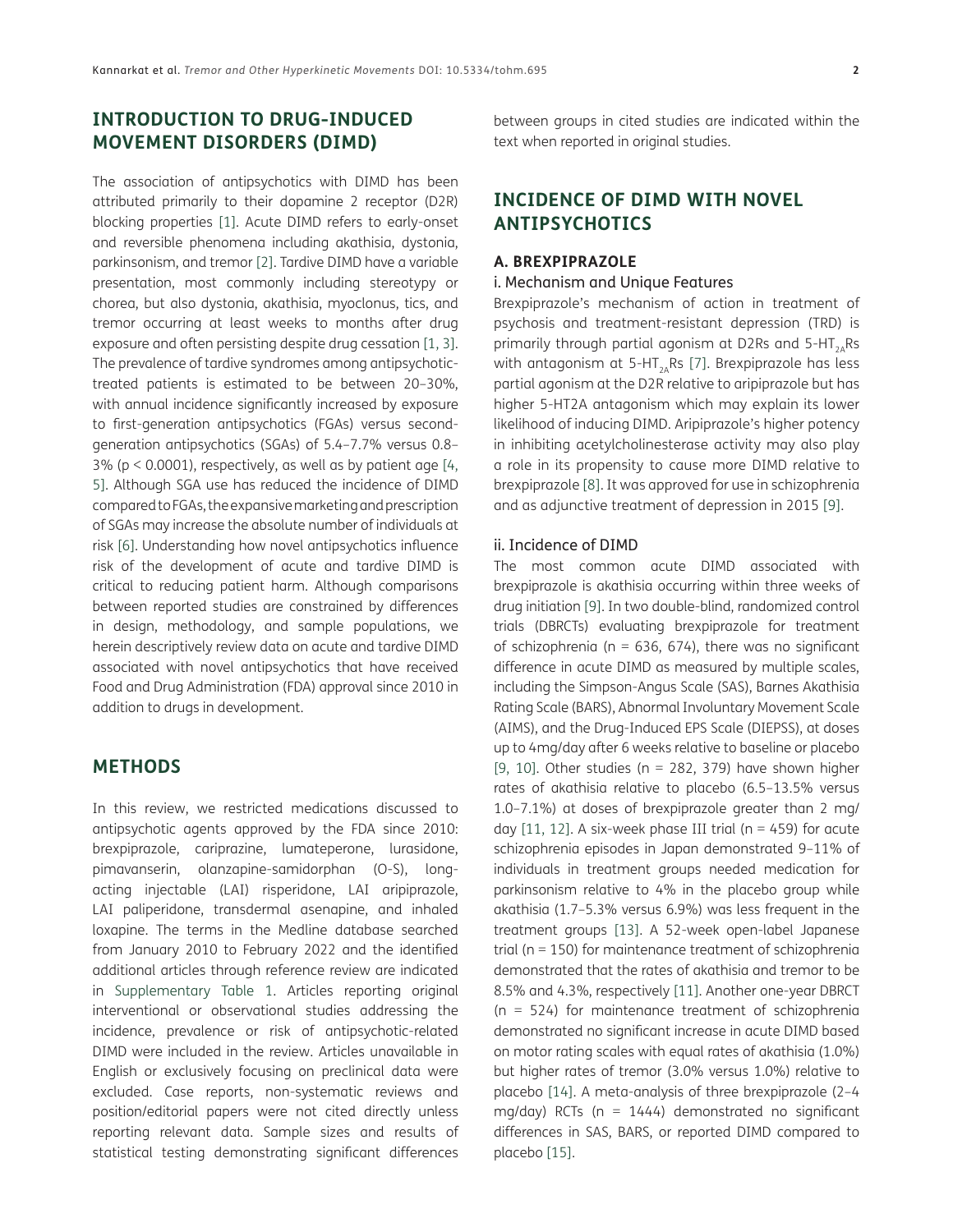Similarly, in two phase III DBRCTs for TRD (n = 353, 677), brexpiprazole showed minimal but significant increases in the BARS (0.18 vs 0.01 points,  $p = 0.0001$ ), mixed changes in AIMS (0.08 vs 0.0 points,  $p = 0.014$ ; 0.03 vs 0.04,  $p = 0.87$ ) and SAS (0.18 vs  $-0.02$ ,  $p = 0.004$ ; 0.12 vs 0.0,  $p = 0.053$ ), and no difference in DIEPSS scores relative to placebo with one individual withdrawing due to drug-induced akathisia [\[12,](#page-11-1) [16](#page-11-5)]. Incidence of akathisia ranged from 3–13% in these studies in a dose-dependent manner relative to placebo 1.0–2.3% [[12](#page-11-1), [16\]](#page-11-5). Other studies (n = 49–1044) have shown comparable rates of acute DIMD in both short-term and long-term studies [\[17,](#page-11-6) [18](#page-11-7)].

In a 52-week open-label extension of phase III trials for schizophrenia, only one of 1072 individuals developed TD, classified as moderately severe [\[18](#page-11-7)]. One case report demonstrated copulatory dyskinesia in association with brexpiprazole use [\[19](#page-11-8)]. While most data suggests that DIMD from brexpiprazole is not severe, one case report described severe parkinsonism [\[20\]](#page-11-9). One case report using brexpiprazole in the treatment of Parkinson's disease psychosis demonstrated no AE [\[21\]](#page-11-10). Overall, akathisia is the most common DIMD with brexpiprazole but rates of DIMD in general are low.

#### iii. Comparison to previous SGAs

Relative to adjunctive aripiprazole use ( $n = 353, 677$ ), brexpiprazole showed lower SAS and BARS scores and a lower incidence of akathisia in TRD [[12](#page-11-1), [16](#page-11-5)]. In an open-label RCT for schizophrenia comparing aripiprazole ( $n = 33$ ) to brexpiprazole ( $n = 64$ ), DIMDs were twice as likely in the aripiprazole-treated group, most commonly akathisia (21.2% versus 9.4%), without significant differences in SAS or BARS [\[22\]](#page-11-11). In a small cohort of 37 Japanese individuals with schizophrenia or schizoaffective disorders, switching from other SGAs to brexpiprazole significantly improved scores by 1 point on average on the DIEPSS ( $p = 0.008$ ) after eight weeks. Conversion of patients to brexpiprazole did not demonstrate any significant increase in DIMD [[23](#page-11-12)]. A systematic review (n = 3925) comparing aripiprazole to brexpiprazole demonstrated no significant difference in the rates of akathisia or other DIMD [[24](#page-11-13)]. In terms of akathisia, quetiapine, brexpiprazole, and ziprasidone have the highest number needed to harm (NNH) at 188, 112, and 72 in a study comparing SGAs [[25](#page-11-14)]. Compared to other SGAs, brexpiprazole has a more favorable rate of DIMD in general but is prone to causing akathisia [[26](#page-11-15)].

#### **B. CARIPRAZINE**

#### i. Mechanism and Unique Features

Relative to aripiprazole and brexpiprazole, cariprazine has a tenfold higher affinity for D3Rs with partial agonism at

D2Rs and 5-HT<sub>1A</sub>Rs [[27\]](#page-11-16). The D3R is preferentially expressed in brain regions, such as the ventral striatum, that regulate reward and motivation rather than motor control which could explain its proposed efficacy in the treatment of negative symptoms in schizophrenia [[28\]](#page-11-17). It is FDA approved for the treatment of schizophrenia and bipolar disorder (BPD) [[29](#page-11-18)].

#### ii. Incidence of DIMD

Safety and proof of concept trials ( $n = 392$ ) with cariprazine demonstrated adverse events of total acute DIMD, tremor, and akathisia of 6–10%, 3–6%, and 9–10%, respectively [\[30](#page-11-19)]. A phase II DBCRT study (n = 732) in acute schizophrenia episodes for eight weeks demonstrated acute parkinsonism and akathisia in 8–10% and 11–15%, respectively, (1.5–2 times of placebo) with a 2% DIMD-related discontinuation rate [\[31](#page-11-20)]. Using higher doses (up to 9 mg/day) of cariprazine in a phase III trial ( $n = 446$ ) demonstrated rates of acute akathisia, total DIMD, parkinsonism, use of anti-DIMD medications, and tremor of up to 17%, 10%, 17%, 24% and 5%, respectively, with no attributable discontinuation [\[32](#page-12-0)]. While the rates of DIMD were higher than placebo, they were only increased in the 6–9 mg/day group relative to the 3–6 mg/day group for total acute DIMD (10% versus 5%), acute parkinsonism (17% versus 9%), and use of anti-DIMD medications (24% versus 16%) [\[32\]](#page-12-0). Other phase III DBRCTs ( $n = 461$ ) and open-label studies ( $n = 60$ ) including studies up to 72 weeks have shown similar rates of acute DIMD [[33](#page-12-1), [34](#page-12-2)]. Discontinuation rates in these trials were less than 2% for acute akathisia, total DIMD, or parkinsonism [\[33](#page-12-1)-[35](#page-12-3), [37\]](#page-12-4). In a long-term 48-week trial ( $n = 679$ ), rates of acute akathisia, parkinsonism, and total DIMD ranging from 13–23%, 11–15%, and 6.5–8.1% were observed when stratified by modal daily dose ranges [[36\]](#page-12-5). Interestingly, akathisia and parkinsonism showed an inverse relationship to dose which could be due to limitations in uptitration based on tolerability [[36\]](#page-12-5). Similarly, pooled analysis of cariprazine DBRCTs (n = 2048, 2193) for acute schizophrenia episodes using doses from 1.5–12 mg/day showed dosedependent rates of akathisia, total DIMD, and parkinsonism of 7.8–18%, 6.0–11.3%, and 10.3–17.4%, respectively [\[38](#page-12-6), [39\]](#page-12-7). Interestingly, use of cariprazine for schizophrenia in an elderly subgroup ( $n = 17$  elderly,  $n = 83$  total) was not associated with akathisia as an adverse event in one small study [\[40\]](#page-12-8).

In a DBRCT ( $n = 819$ ) evaluating cariprazine as an adjunctive therapy for TRD, akathisia occurred in 6.6% and 22.3% in low and high dose treatment groups compared to 2.3% in placebo [\[41\]](#page-12-9). Parkinsonism occurred in less than 3% of treated individuals [[41\]](#page-12-9). Acute DIMD occurred in 3.0%, 6.2% and 11.0% of placebo, low and high-dose treated groups, respectively, with discontinuation in 0.4%,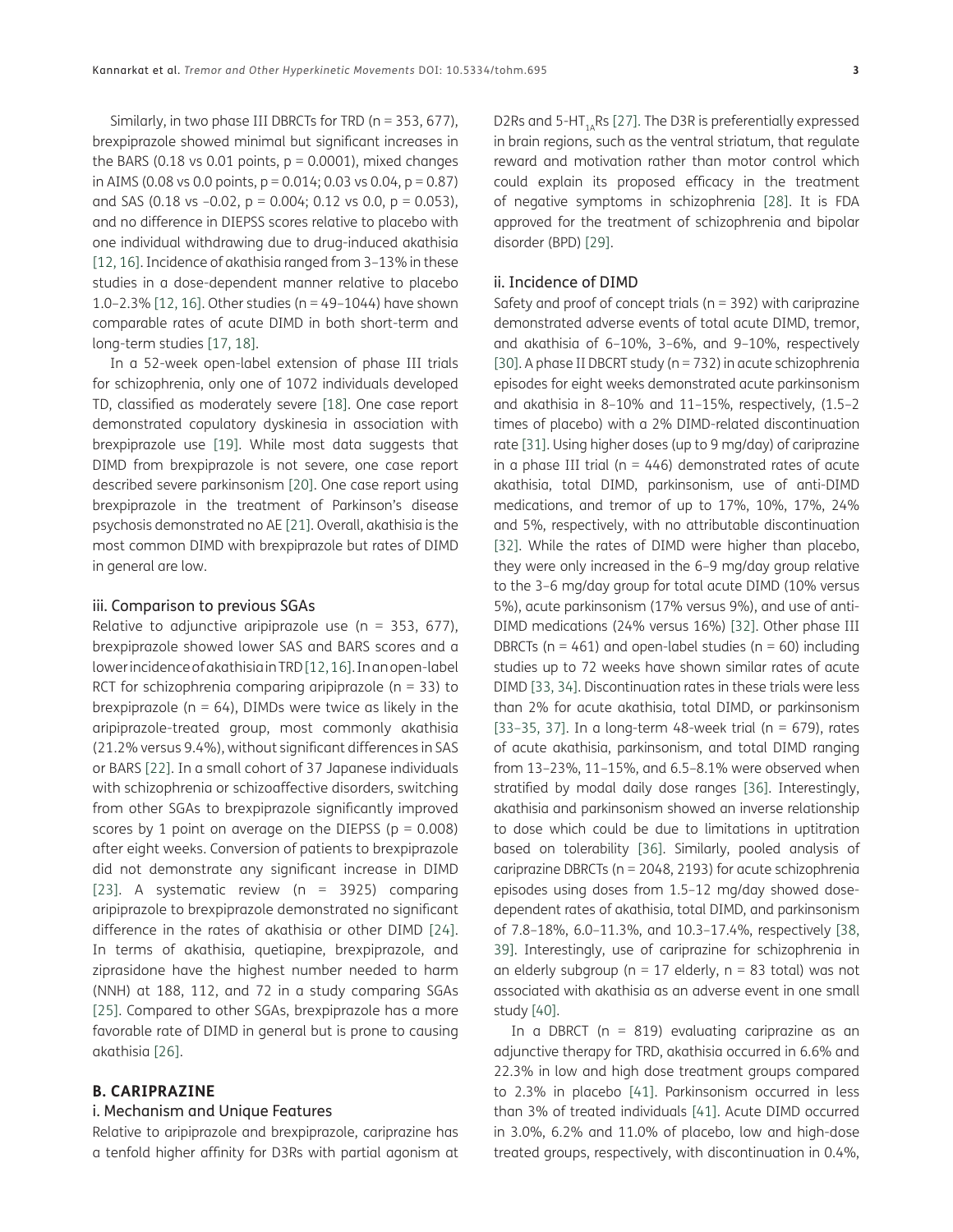0.7%, and  $1.1\%$  [\[41\]](#page-12-9). Use of cariprazine in trials (n = 238, 403, 233) for acute manic or mixed episodes in BPD showed similar rates of acute DIMD as studies in schizophrenia and depression [[42](#page-12-10)–[44\]](#page-12-11). Pooled analysis of studies using cariprazine in bipolar depression and another pooled analysis of three RCTs ( $n = 1065$ , 1407) in bipolar mania showed a dose-dependent increase in akathisia (2.2–9.6% versus 0–2.4%; NNH = 19) and other DIMD (3.0–29.2% versus  $2.1-11.5\%$ ; NNH = 43) relative to placebo with discontinuation due to these AEs in 3% or less of individuals [\[45,](#page-12-12) [46\]](#page-12-13).

In pooled analyses ( $n = 1407$ ), TD was rare in the shortterm, occurring in less than 0.5% of individuals over 7–9 weeks  $[46]$  $[46]$ . A systematic review of nine RCTs (n = 4324) in patients with BPD, schizophrenia, and MDD, cariprazine had a significantly higher risk of akathisia (relative risk [RR] = 3.92, 95 % CI 2.83–5.43) and tremor (RR 2.41, 95% CI 1.53–3.79) compared to placebo [\[47\]](#page-12-14).

#### iii. Comparison to previous SGAs

In a phase II trial ( $n = 732$ ) for acute exacerbation of schizophrenia, cariprazine had lower acute DIMD than the risperidone (4 mg/day) group [[31](#page-11-20)]. Another phase III trial ( $n = 461$ ) for negative symptoms in schizophrenia and a pooled RCT analysis ( $n = 2193$ ) showed that rates of akathisia were slightly higher in the cariprazine group (8%) compared to the risperidone group (5%) whereas rates of total DIMD and parkinsonism were similar to slightly higher in the risperidone group (4–7% versus 6–10%) with similar rates of discontinuation (1–2%) [[33](#page-12-1), [38](#page-12-6)]. Use of 6 mg/ day ( $n = 157$ ) but not 3 mg/day ( $n = 155$ ) cariprazine was associated with increased akathisia relative to 10 mg/day ( $n = 152$ ) aripiprazole [\[32](#page-12-0)]. In a pooled analysis ( $n = 2193$ ) of schizophrenia trials, rates of DIMD were higher for risperidone 4 mg/day (27.1%) compared to cariprazine 1.5–12mg/day (17.4%) but not aripiprazole 10 mg/day (5.9%) while akathisia rates were higher for cariprazine (11.3%) relative to risperidone (8.6%) or aripiprazole (7.2%) [\[38\]](#page-12-6). Rates of parkinsonism were similar in the risperidone group while half in the aripiprazole group relative to cariprazine [\[38\]](#page-12-6). NNH for akathisia is estimated to be  $\sim$ 30 for cariprazine, 34 for quetiapine, and 15 for lurasidone (n = 1407) [\[46\]](#page-12-13). A network meta-analysis (n = 4324) of multiple RCTs showed that there was no significant difference in overall rates of DIMD comparing aripiprazole, quetiapine, cariprazine, and lurasidone but surface under cumulative ranking curves (SUCRA) demonstrate reduced risk of DIMD for aripiprazole (overall DIMD 0.57, akathisia 0.51) and cariprazine (overall DIMD 0.45, akathisia 0.38) relative to quetiapine (overall DIMD 0.28) and lurasidone (overall DIMD 0.22, akathisia 0.13) [\[48\]](#page-12-15). Cariprazine may be more prone to causing akathisia, particularly early in

treatment, relative to aripiprazole and risperidone while overall DIMD rates are intermediate among SGAs.

#### **C. LUMATEPERONE**

#### i. Mechanism and Unique Features

Lumateperone is a first-in-class medication that simultaneously acts at serotonergic, dopaminergic, and glutamatergic receptors [[49](#page-12-16)]. It was FDA approved for use in schizophrenia in 2020 but is also under investigation for mood disorders [\[49,](#page-12-16) [50\]](#page-12-17). At 5-HT<sub>2A</sub>Rs, it acts as an antagonist with 60-fold higher affinity than at D2Rs, where it acts pre-synaptically as a partial agonist and postsynaptically as an antagonist, which is proposed to reduce its risk of causing DIMD [[49\]](#page-12-16). By contrast, other SGAs like risperidone and olanzapine have a 12:1 affinity for binding of D2Rs and 5-HT<sub>2A</sub>Rs. By inhibiting a serotonin transporter, it also increases phosphorylation of GluN2B receptors in mesolimbic pathways. The unique mechanism of this drug suggests that it could be useful at low doses for sleep and agitation reduction with antipsychotic and antidepressant effects at higher doses [[50](#page-12-17)].

#### ii. Incidence of DIMD

A phase II DBRCT ( $n = 335$ ) using doses of 60-120 mg/day of lumateperone in acute exacerbation of schizophrenia demonstrated AEs of akathisia in 2% of subjects, which was comparable to placebo. There were no significant change in SAS, AIMS, or BARS over 28 days [\[51\]](#page-12-18). Indeed, phase III DBRCTs ( $n = 450$ ) and open label studies ( $n = 1481$ ) with 40-60 mg/day confirm that the rates of acute DIMD are similar to placebo for as long as 12 months [[52,](#page-12-19) [53](#page-12-20)]. In pooled studies (n = 381, 1073), lumateperone showed similar rates of acute DIMD and use of medications to treat DIMD compared to placebo and lower rates than risperidone (4 mg/day) [\[54,](#page-12-21) [55](#page-13-0)]. No clear reports of tardive syndromes associated with lumateperone have been published.

#### **D. LURASIDONE**

#### i. Mechanism and Unique Features

Lurasidone is approved for acute and maintenance treatment of schizophrenia and for treatment of bipolar depression [\[56](#page-13-1)]. It acts via potent antagonism at  $5-HT_R$ and partial agonism at  $5-HT1_ARs$  mediating cognitive and antidepressant effects while having significant affinity for 5-HT $_{2A}$ Rs and D2Rs [\[56](#page-13-1)].

#### ii. Incidence of DIMD

Short-term, six week, trials ( $n = 149, 285, 500$ ) of lurasidone in a DBRCT for acute schizophrenia episodes showed dosedependent total acute DIMD, parkinsonism, dystonia, and akathisia AE rates of 4–26%, 4–11%, 3–4%, and 2–24%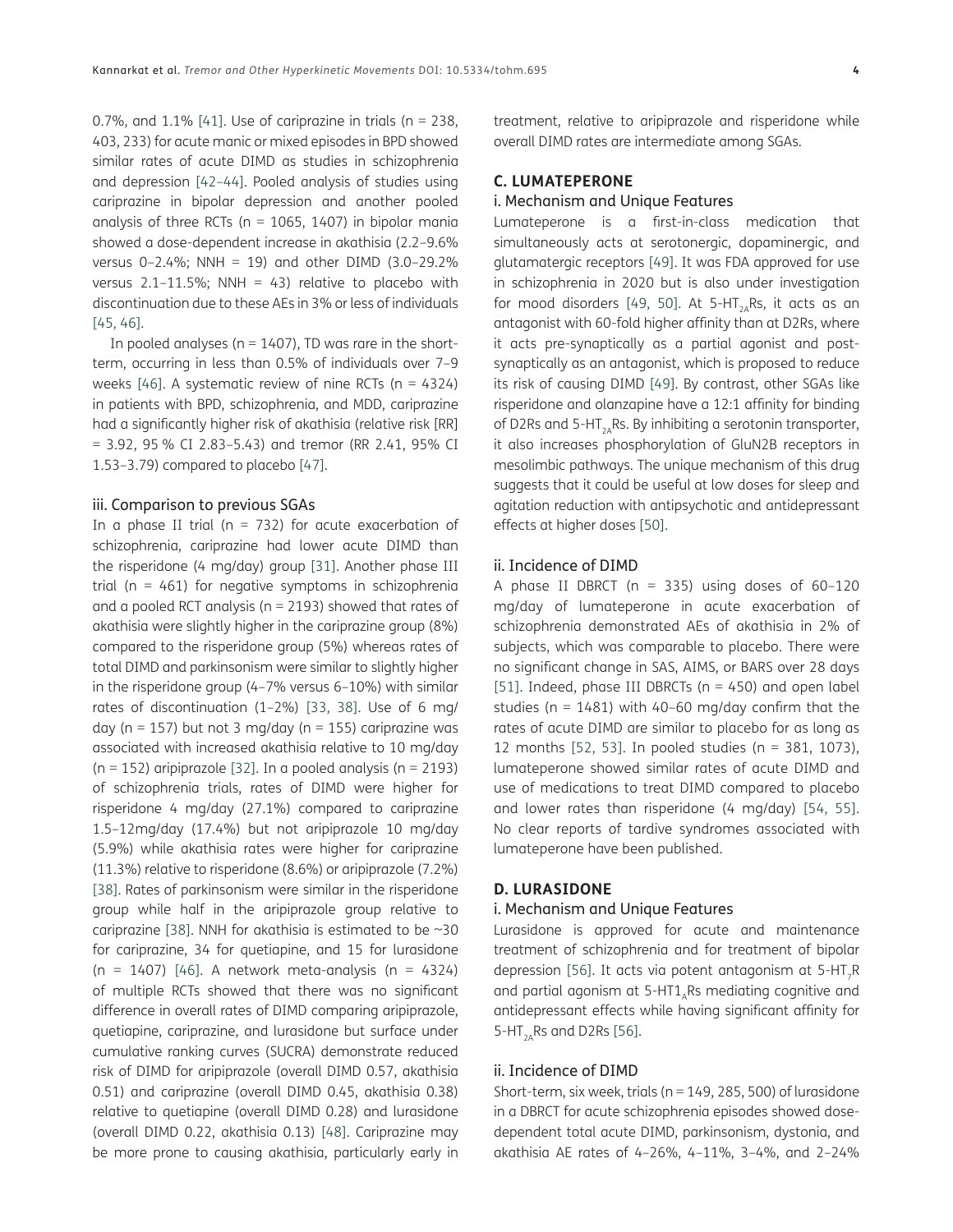[\[57](#page-13-2)[–60\]](#page-13-3). Initiation of anticholinergic medications for DIMD was higher than placebo (13.7–29.0% versus 7.9–18.0%) [\[57,](#page-13-2) [58](#page-13-4)]. Discontinuation rates due to these AEs were less than 3%, and were mainly attributable to akathisia [[57](#page-13-2), [58\]](#page-13-4). However, there were generally not significant changes in SAS, BARS, and AIMS except at 120 mg/day doses [\[57,](#page-13-2) [60\]](#page-13-3). One RCT (n = 285) in acute schizophrenia episodes showed higher AIMS (1.7–4.9% versus 2.4%), SAS (5.9–6.6% versus 2.4%), and BAS (2.5–4.0% versus 0%) scores relative to placebo [\[58\]](#page-13-4).

Six-week RCTs (n = 339, 348, 356) in bipolar depression using lurasidone (20–120 mg/day) demonstrated dosedependent AE rates for akathisia, tremor, and total DIMD of 7.7–14.1%, 8.2%, and 4.9–15.3% which were higher than placebo [[61](#page-13-5)–[63\]](#page-13-6). Change in BAS, SAS, and AIMS were generally minimal and not significant but one study showed a significant increase in the BAS by 0.1 [\[61–](#page-13-5)[63\]](#page-13-6). Anticholinergic medications were used by 6.8–11% in the lurasidone group versus 3.5–4% for placebo group in these studies  $[62, 63]$  $[62, 63]$  $[62, 63]$ . A DBRCT (n = 211) in major depressive disorder with hypomanic features showed lower rates of parkinsonism (2.8%) and akathisia (3.7%) than similar studies in bipolar depression [\[64\]](#page-13-8). A year-long open label study (n = 199) of lurasidone in maintenance BPD treatment demonstrated akathisia in 30.7% and parkinsonism in 7.5% of treated individuals with 4% of individuals discontinuing treatment for akathisia [\[65\]](#page-13-9).

Longer term trials, including DBRCTs ( $n = 148$ , 629) and open-label extensions over 4–12 months in schizophrenia, have shown relatively similar rates of DIMD including akathisia (8.1–14%), parkinsonism (1.4–4.3%), dystonia (1.4–3.1%), and tremor (2.0–3.1%) [[66](#page-13-10), [67](#page-13-11)]. Discontinuation due to akathisia was 1% or less [\[66,](#page-13-10) [67](#page-13-11)]. BARS, SAS, and AIMS scores did not demonstrate significant changes [\[67\]](#page-13-11). A meta-analysis ( $n = 1608$ ) of three DBRCTs for lurasidone in schizophrenia demonstrated higher rates of akathisia (risk ratio = 2.999; 95% CI 1.64–5.45) and dystonia (risk ratio = 6.013; 95% CI 1.51–23.99) compared to placebo [[68](#page-13-12)].

A 24-week open-label extension trial ( $n = 813$ ) for lurasidone's adjunctive use in bipolar depression showed rates of overall DIMD and akathisia as high as 10.7% and 8.1%, respectively, with these AEs found more commonly in adjunctive therapy rather than monotherapy arms [\[69\]](#page-13-13). Another 28-week open label extension trial ( $n = 413$ ) showed akathisia and parkinsonism in 18.2% and 7.3%, respectively [\[70\]](#page-13-14). Discontinuation rate of lurasidone due to akathisia was less than 3% in these studies [[69](#page-13-13), [70\]](#page-13-14). A DBRCT ( $n = 496$ ) with placebo control, using a 20-week stabilization phase and subsequent 28 week treatment

period in BPD showed similar rates of DIMD as other longterm studies [[71](#page-13-15)]. Case reports have identified individuals with TD, drug-induced parkinsonism, rabbit syndrome, and laryngospasm with lurasidone-exposure [\[72–](#page-13-16)[76](#page-13-17)].

#### iii. Comparison to previous SGAs

In a 12-month trial ( $n = 427$ ) in maintenance treatment for schizophrenia, similar rates of parkinsonism (4–5%) and tremor (3%) but significantly higher rates of akathisia (14.3% versus 7.9%; NNH = 16,  $p < 0.05$ ) were observed for lurasidone (40–120 mg/day) and non-significantly higher rates of dystonia for risperidone (2–6 mg/day, 3.1% versus 5.9%) [[66](#page-13-10)]. Six-week trials (n = 478, 488) for acute schizophrenia episodes using extended-release quetiapine 600 mg or olanzapine 15 mg daily in a separate arm relative to lurasidone demonstrated increased rates of reported DIMD, parkinsonism, and akathisia in the lurasidone arm [\[77,](#page-14-0) [78\]](#page-14-1). A 12-month non-inferiority study (n = 292) comparing quetiapine XR (200–800 mg/day) to lurasidone (40–160 mg/day) for maintenance therapy in schizophrenia similarly demonstrated lower rates of DIMD (11.9–21.4% versus 3.5%) and akathisia (10.7–12.6% versus 2.4%) in the quetiapine arm [[79](#page-14-2)]. A systematic review (n = 1223) of three DBRCTs comparing lurasidone, olanzapine, and quetiapine-XR in bipolar depression demonstrated significantly increased risk for quetiapine-XR causing acute DIMD (RR = 3.11, 95% CI 1.36–7.09) while both quetiapine-XR (RR = 3.71, 95% CI 1.26–10.95) and lurasidone (RR =  $2.04$ , 95% CI 1.03-4.04) significantly increased risk for akathisia relative to placebo [\[80\]](#page-14-3). A short 21-day DBRCT ( $n = 301$ ) comparing lurasidone (120 mg/day) to ziprasidone (160 mg/day) demonstrated comparable low rates of DIMD including akathisia [[81](#page-14-4)]. In a comparative efficacy study ( $n = 43,049$ ), lurasidone (OR 2.46, 95% CI 1.55–3.72) had a risk of DIMD similar to antipsychotics such as risperidone (OR = 2.09, 95% CI 1.54–2.78) and paliperidone (OR = 1.81, 95% CI 1.17–2.69) but higher than clozapine (OR =  $0.3$ , 95% CI 0.12-0.62) relative to placebo [[82](#page-14-5)]. A meta-analysis of fourteen studies (n = 6221) in bipolar depression demonstrated no difference in rates of DIMD among lurasidone, quetiapine, aripiprazole, olanzapine, and ziprasidone [[83](#page-14-6)]. Lurasidone seems to have comparable risk of causing akathisia and other DIMD relative to previously marketed SGAs.

#### **E. PIMAVANSERIN**

#### i. Mechanism and Unique Features

Pimavanserin is a 5-HT<sub>2A</sub>R inverse agonist and was approved for use in Parkinson's disease (PD) psychosis (PDP) in 2016 at a dose of 34 mg daily [\[84](#page-14-7)]. Because of its unique selectivity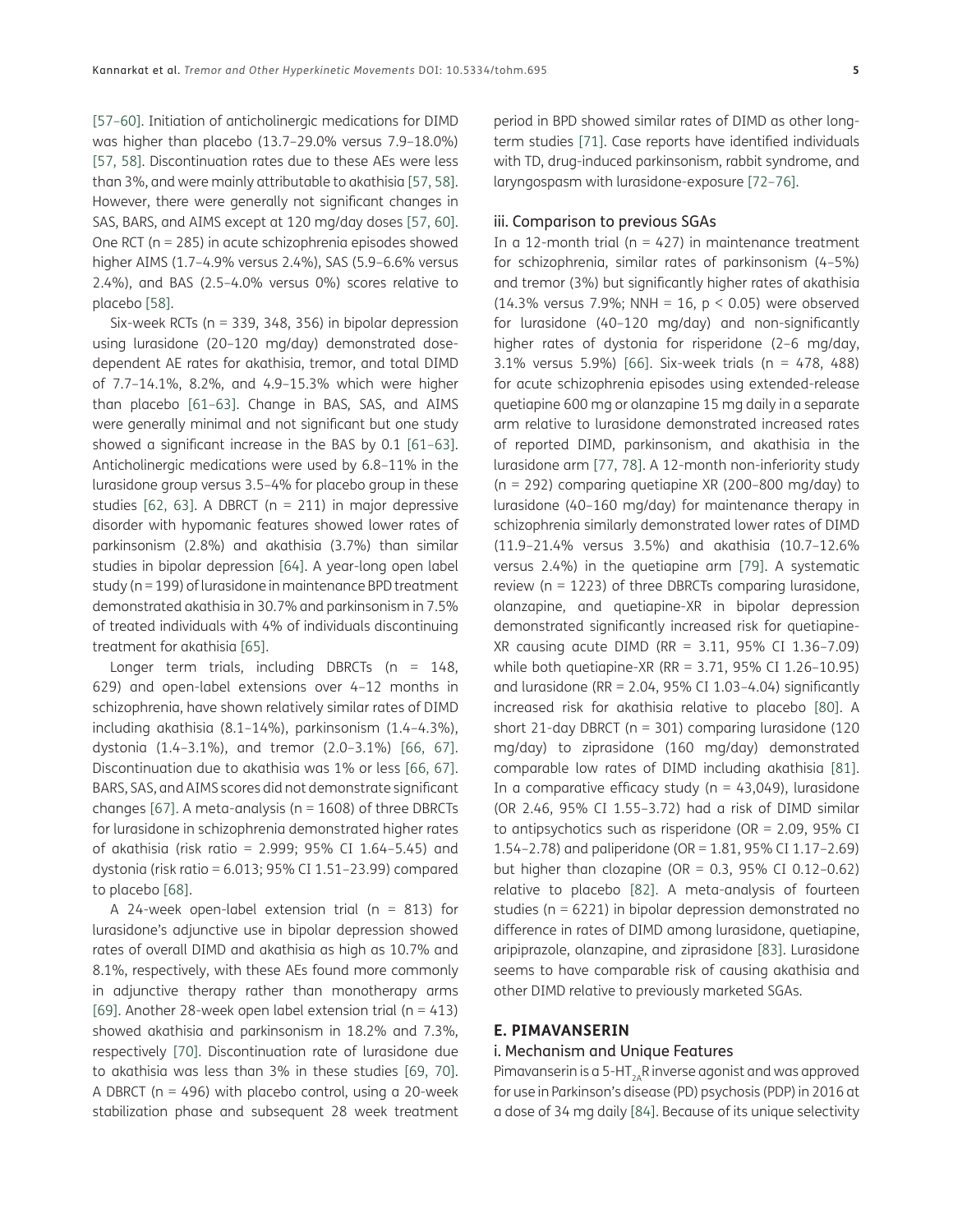for this receptor, located on multiple types of excitatory neurons, it has benefit in psychosis without causing antidopaminergic side effects [[85](#page-14-8)]. Decreasing signaling through the 5-HT<sub>2A</sub> receptor may impact psychosis through decreasing dopamine release in the nucleus accumbens and in ventral tegmental neurons that project to frontal cortical and limbic regions [\[86\]](#page-14-9).

#### ii. Incidence of DIMD

In placebo-controlled DBRCTs ( $n = 60$ , 199) in PDP, AEs were similar between placebo and treatment groups [\[86,](#page-14-9) [87](#page-14-10)]. Use of pimavanserin in conjunction with subtherapeutic doses of risperidone or haloperidol in psychosis in chronic schizophrenia did not show differences in motor AEs or as measured by SAS or BARS compared to placebo (n = 423) [\[84](#page-14-7)]. Very preliminary evidence (n = 403) for efficacy and similar tolerability in adjunctive treatment of negative symptoms in schizophrenia also exists without increase in DIMD while other studies are ongoing [\[88–](#page-14-11)[91\]](#page-14-12). No studies have specifically cited or examined the risk of tardive syndromes with pimavanserin.

#### iii. Comparison to previous SGAs

No studies were identified that have evaluated the risk of DIMD in pimavanserin relative to SGAs.

#### **F. OLANZAPINE-SAMIDORPHAN (O-S)**

#### i. Mechanism of action

Olanzapine is an SGA that antagonizes  $5-HT$ <sub>2A/2c</sub>Rs, 5-HT<sub>6</sub>Rs, D1-4Rs, histamine-1 receptors (H1Rs) and  $\alpha_1$ adrenergic receptors and has been associated with weight gain and propensity for development of metabolic syndrome [\[92\]](#page-14-13). Samidorphan has been shown to alter glucose homeostasis and has been used clinically to mitigate weight gain caused by olanzapine [[92](#page-14-13)]. O-S was approved in 2021 for treatment of schizophrenia and BPD [[92\]](#page-14-13).

#### ii. Incidence of DIMD

In a four-week DBRCT ( $n = 401$ ) for acute exacerbations of schizophrenia, there was no significant difference between AIMS, BARS, or SAS scores compared to olanzapine alone [[93](#page-14-14)]. In the two-week follow-up, rates of parkinsonism (3.7% vs 4.5%), akathisia (6.0% versus 4.5%), and dyskinesia (1.5% vs 0.8%) were comparable between the O-S versus the olanzapine group and lower than placebo [\[93](#page-14-14)]. The safety profile with regard to DIMD was similar in other studies ( $n = 42$ , 234, 277 309, 561) with evaluation up to 52 weeks with no discontinuation of drug related to DIMD AEs [[94](#page-14-15)[–98\]](#page-15-0).

#### **4. INCIDENCE OF DIMD WITH ALTERNATIVE FORMULATIONS OF ANTIPSYCHOTICS**

#### **A. LAI ANTIPSYCHOTICS AND OTHER NOVEL FORMULATIONS**

LAI antipsychotics were developed to improve poor medication adherence observed with oral formulations [\[99](#page-15-1)]. Studies looking at pooled data comparing oral versus LAI formulations have had mixed results with some showing no difference in DIMD whereas others have suggested higher rates with LAIs [\[100](#page-15-2)–[102\]](#page-15-3). We review below evidence regarding incidence of acute DIMD and tardive syndromes in recently developed LAIs and other novel drug formulations.

#### i. LAI Risperidone

#### *1. Mechanism and Unique Features*

LAI risperidone was the first SGA available in depot form and is now available in intramuscular and subcutaneous formulations of varying dosages and half-lives [\[103\]](#page-15-4). LAI risperidone has lower peak levels and fluctuations in levels than oral formulations [[104](#page-15-5)]. Risperidone is an antagonist at D2Rs greater than D1Rs and has inverse agonist activity at  $5-HT<sub>2A/2C</sub>Rs$ [\[105\]](#page-15-6).

#### *2. Incidence of DIMD*

Both short ( $n = 49, 264, 804$ ) and long term (up to one year) studies (n = 215) in acute and maintenance treatment of schizophrenia and BPD have demonstrated that rates of acute DIMD, ranging from 3–23% were not significantly different between LAI risperidone and placebo and there were low not significantly different rates of discontinuation (<1%) due to DIMD [[103](#page-15-4), [106](#page-15-7)[–108\]](#page-15-8). Interestingly, a 3 year study ( $n = 108$ ) transitioning individuals from oral antipsychotics to LAI risperidone demonstrated reductions in TD and acute DIMD only in individuals with what was diagnosed as concurrent dopamine supersensitivity psychosis, suggesting that switching to LAIs may reduce the incidence of acute DIMD and TD in a subset of individuals [\[109\]](#page-15-9). An open-label 52-week study ( $n = 652$ ) of LAI risperidone demonstrated ~1% rate of persistent TD which is comparable to oral SGAs [[110](#page-15-10)]. A case of atypical TD involving the cricothyroid musculature in LAI risperidone has been reported [[111](#page-15-11)]. Meta-analyses and systematic reviews comparing LAI versus oral risperidone showed no difference in DIMD [\[112,](#page-15-12) [113\]](#page-15-13).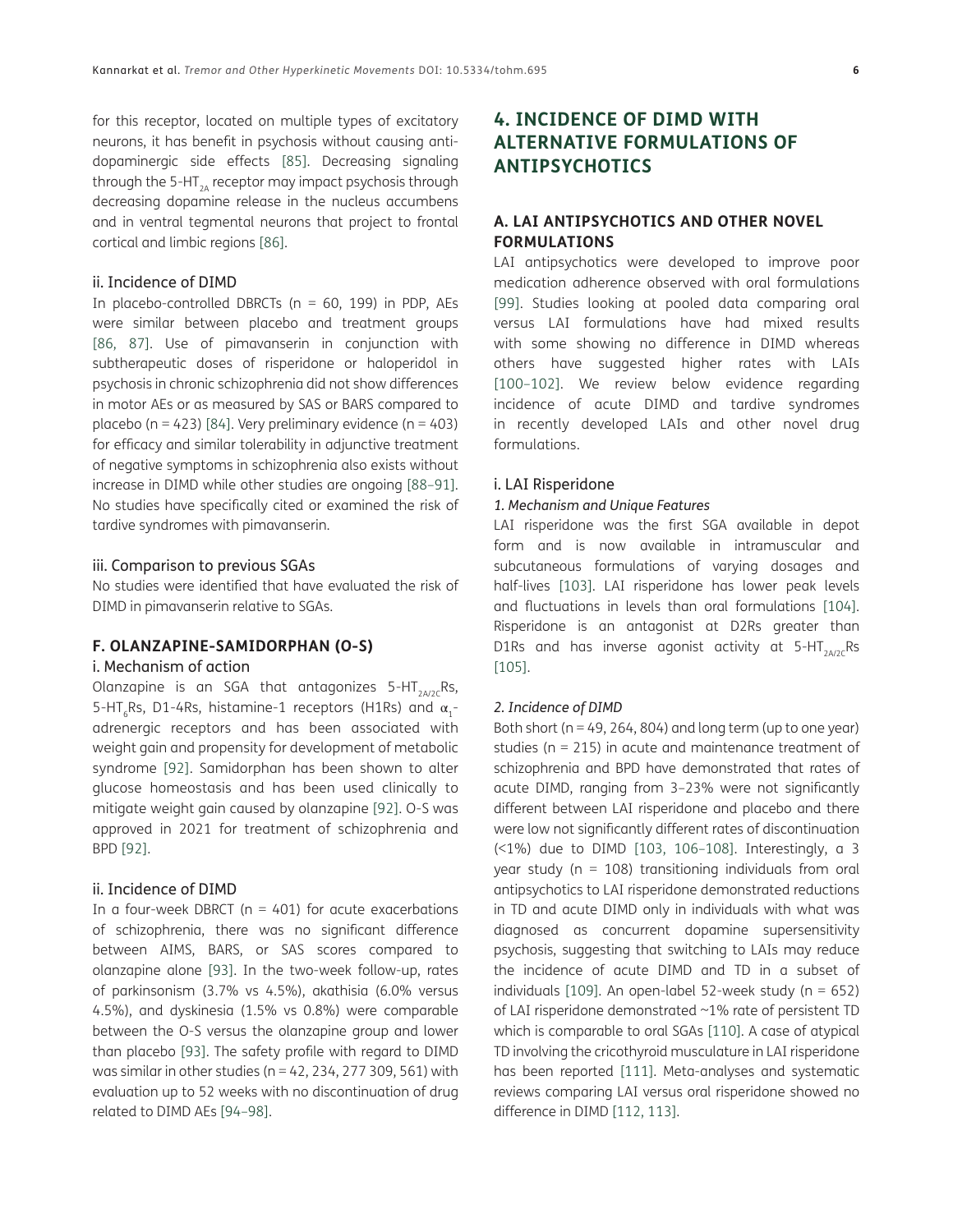#### *1. Mechanism and Unique Features*

Paliperidone, a metabolite of risperidone, has 1-, 3-, and 6-month LAI formulations [\[114\]](#page-15-14). Paliperidone is pharmacologically similar to risperidone with a few exceptions including less protein binding in plasma (~74%), ~60% direct renal excretion, and higher affinity for 5-HT<sub>2A</sub>Rs [\[105\]](#page-15-6).

#### *2. Incidence of DIMD*

A 12-week phase II DBRCT ( $n = 197$ ) showed increased parkinsonism relative to placebo (8% versus 1%) but no other increase in DIMD [[115\]](#page-15-15). A larger phase III DBRCT  $(n = 514)$  with the monthly formulation showed similar rates of DIMD, most commonly parkinsonism (5–6%), to placebo and decreased use of anti-DIMD medications from 30% before to 6% after the double-blind period but no significant change in SAS, BARS, or AIMS scales [[114](#page-15-14)]. Another 12-week DBRCT ( $n = 305$ ) with the 3-month formulation showed increased rates of akathisia, 4%, relative to placebo, 1%, but no difference in other rates of DIMD [\[116](#page-15-16)]. Other studies (n = 197–951) in schizophrenia and schizoaffective disorder with LAI paliperidone also showed low rates of DIMD [[117](#page-15-17), [118\]](#page-16-0). These results are similar to studies ( $n = 305, 514$ ) with oral paliperidone and one pooled analysis ( $n = 3121$ ) suggest relatively decreased DIMD rates with LAI paliperidone (anti-DIMD medication 17% versus 12%, p = 00035; BARS –0.09 versus –0.03, p = 0.023; SAS –0.04 versus 0.0, p < 0.0001) [[114](#page-15-14), [116](#page-15-16), [119](#page-16-1)].

A pooled analysis (n = 3743) looking specifically at rates of TD showed low rates <0.2% regardless of administered formulation [\[120\]](#page-16-2). A case of unmasked parkinsonism has been reported with LAI paliperidone use persisting after drug cessation [[121](#page-16-3)]. Case reports of tardive dystonia, TD, and parkinsonism, with LAI paliperidone are also found in the literature [[122](#page-16-4)–[124](#page-16-5)].

A 13-week open label trial ( $n = 452$ ) in schizophrenia comparing LAI risperidone to LAI paliperidone showed higher rates of akathisia (19.7% versus 13%), tremor (17.9% versus 10.5%), and anti-DIMD therapy (46.2% versus 31.4%) in the risperidone group [\[125\]](#page-16-6). However, other RCTs and pooled analyses (n = 1214–2183) comparing LAI risperidone and LAI paliperidone showed <5% rates of DIMD without significant differences between groups [[126](#page-16-7), [127](#page-16-8)]. LAI paliperidone had comparable minimal and nonsignificant changes in Extrapyramidal Symptom Rating Scale (ESRS) when compared to oral SGAs in smaller RCTs  $(n = 84, 444)$  [[128](#page-16-9), [129\]](#page-16-10). One of these studies  $(n = 444)$  also suggested that LAI paliperidone had lower rates of DIMD compared to oral paliperidone [\[129\]](#page-16-10). Studies (n= 295) comparing LAI paliperidone to LAI aripiprazole showed low, comparable rates of DIMD [\[130\]](#page-16-11).

#### ii. LAI Aripiprazole

#### 1. Mechanism and Unique Features

Aripiprazole monohydrate is a powder that is mixed with water for monthly intramuscular injections [[131](#page-16-12)]. Aripiprazole lauroxil is administered from prefilled syringes ranging from 441 to 882 mg every 4–8 weeks intramuscularly [\[131\]](#page-16-12). Aripiprazole acts as a partial agonist at 5-HT<sub>1</sub>,Rs and as an antagonist at 5-HT<sub>2</sub>,Rs with a complex interaction at D2Rs [\[132\]](#page-16-13). At D2Rs, this drug acts as a partial antagonist at high extracellular dopamine concentrations and as a partial agonist at low extracellular dopamine concentrations [[133](#page-16-14)].

#### 2. Incidence of DIMD

Short-term studies ( $n = 340, 623$ ) using LAI aripiprazole in acute schizophrenia episodes did not show significant changes in motor scales but some studies showed a higher rate of akathisia relative to placebo (11% versus 4%) [[134](#page-16-15), [135\]](#page-16-16). In a 52 week, placebo-controlled DBRCT ( $n = 710$ ) of maintenance treatment of schizophrenia using LAI aripiprazole, rates of overall DIMD, akathisia, dyskinesia, dystonia, and parkinsonism were 14.9% vs 9.7%, 5.6% vs 6.0%, 0.7% vs 1.5%, 8.2% vs 3.0%, for treatment versus placebo, respectively, with no significant difference in change in AIMS, SAS, or BARS which is similar to data from other long term studies [[136](#page-16-17)]. Frequency of anticholinergic therapy for DIMD in these studies was 16.7% versus 10.4% in placebo [[135](#page-16-16), [136](#page-16-17)]. A meta-analysis (n = 986) comparing tolerability of LAI versus oral aripiprazole showed no difference in DIMD [[112](#page-15-12)]. A systematic review ( $n = 4796$ ) comparing various LAIs demonstrated that aripiprazole had a lower odds of DIMD compared to risperidone or paliperidone, but this effect was not significant due to high variability [[130](#page-16-11)]. No reports of tardive syndromes related to LAI aripiprazole were found in the literature.

#### iv. Transdermal asenapine

#### 1. Mechanism and Unique Features

Asenapine is the first transdermal antipsychotic approved in 2019 by the FDA for treatment of schizophrenia. Patches are applied daily with equal hepatic and renal metabolism [\[137\]](#page-16-18). It antagonizes multiple receptors including 5-HT<sub>2A/2B/2C/6/7</sub>, D1/D2/D3Rs, and  $\alpha_1/\alpha_{2a/b/c}$  adrenergic receptors with dose-dependent D2R occupancy [\[138\]](#page-16-19).

#### 2. Incidence of DIMD

A phase III clinical trial ( $n = 253$ ) showed no increase in motor scales assessing DIMD [\[139\]](#page-17-0). Data from this phase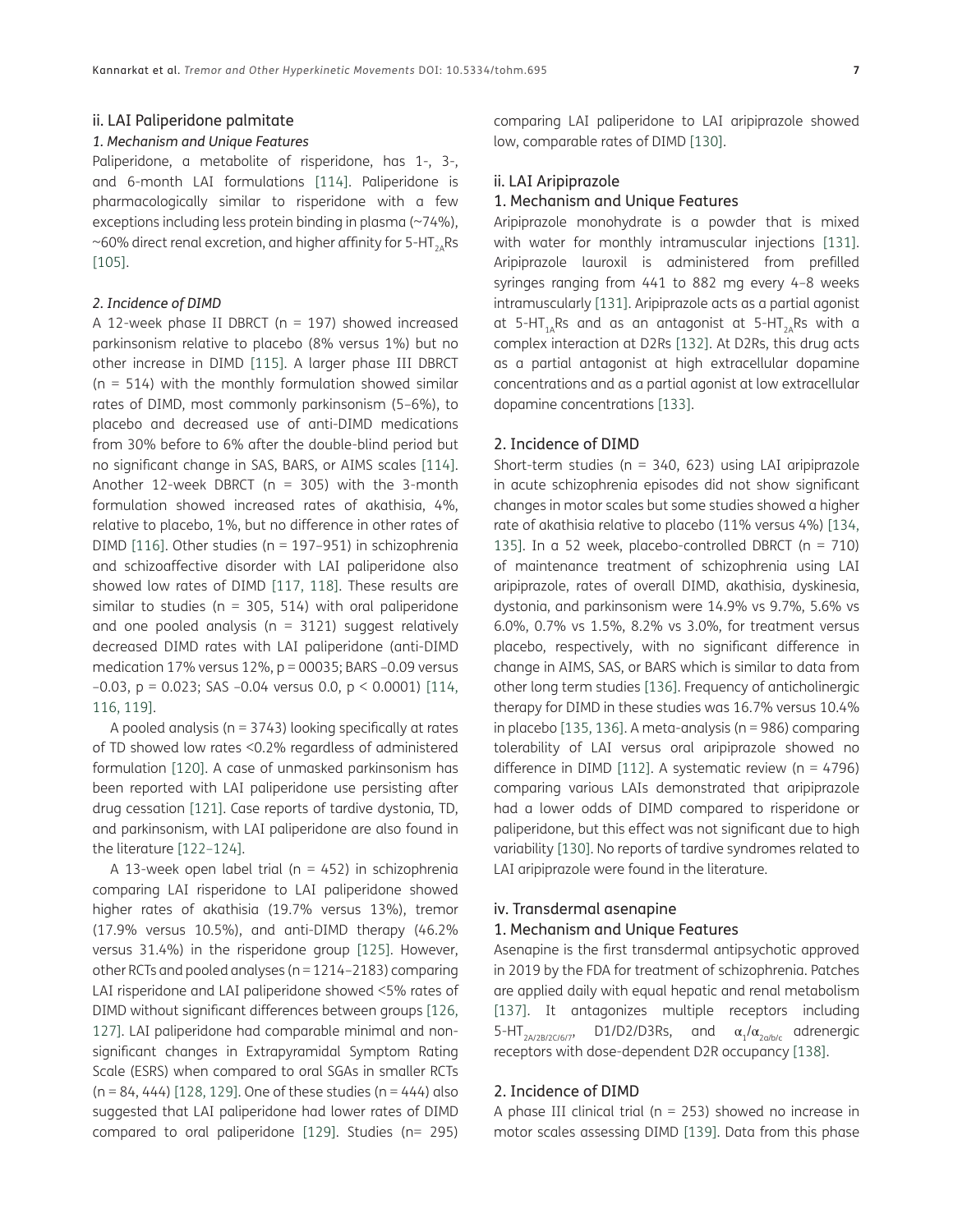III DBRCT using sublingual asenapine showed akathisia and overall DIMD rates as high as 7.7% and 10%, respectively, during a 12-16-week open label period ( $n = 549$ ) and 1.6% and 2.4%, respectively, during the 26-week doubleblind phase ( $n = 253$ ) relative to 0.8% in the placebo group [\[139\]](#page-17-0). Other studies ( $n = 80-532$ ) in both schizophrenia and bipolar mania or mixed episodes showed similar rates of these AEs and minimal changes in motor rating scales [\[138\]](#page-16-19). No reports were found of tardive syndromes are associated with transdermal asenapine.

#### V. Inhaled loxapine

#### 1. Mechanism and Unique Features

Loxapine has existed as an oral formulation for over 40 years and also as an intramuscular formulation for the treatment of agitation [[140](#page-17-1)]. The inhaled formulation (10 mg per inhalation) was approved by the FDA in 2012 for agitation in schizophrenia and mania and can achieve peak concentrations in 2–5 minutes with a half-life of 4 hours [\[140\]](#page-17-1). Structurally like clozapine it has postsynaptic antagonism at D2R and 5-HT<sub>2A</sub>R [\[140\]](#page-17-1).

#### 2. Incidence of DIMD

In clinical trials ( $n = 129-344$ ) for agitation in bipolar mania and schizophrenia, inhaled loxapine was not associated with any significant increase in DIMD [\[141\]](#page-17-2). Benztropine was given for one individual with acute akathisia and another with acute dystonia (jaw and oculogyric) which resolved symptoms in both cases. Oral formulations of loxapine have been associated with TD, tardive dystonia, and other DIMD at rates similar to SGAs [[141](#page-17-2)]. However, the risk of tardive syndrome is likely rare with intended use of inhaled loxapine as rescue therapy.

#### **5. AGENTS WITH NOVEL MECHANISMS UNDER INVESTIGATION**

Three novel classes of antipsychotics are currently under investigation whose mechanisms of action have the potential to obviate DIMD. Uloturant, a trace amineassociated receptor 1 (TAAR1) agonist, is currently in Phase 3 clinical trials for schizophrenia [\[142\]](#page-17-3). TAAR1s are G-protein coupled receptors expressed in multiple brain regions including the ventral tegmental area and the dorsal raphe nucleus, which allow for modulation of dopaminergic and serotonergic pathways improving positive schizophrenic symptoms and sleep [\[142\]](#page-17-3). While it has agonist activity at 5-HT<sub>1</sub>, Rs, it does not have antagonism at D2 or 5-HT<sub>3</sub>, Rs which is thought to improve its tolerability [[142](#page-17-3)]. Early studies have not shown a risk of DIMD as expected from

data in preclinical models with AEs most commonly being somnolence and GI symptoms [[143](#page-17-4)].

Roluperidone is a high-affinity 5-HT<sub>2A</sub> antagonist and σ2R antagonist [\[91\]](#page-14-12). Early trials have shown modest clinical efficacy without increased DIMD which is unsurprising given its lack of D2R antagonism [[144](#page-17-5)]. Common side effects included headache, asthenia, and somnolence [\[91\]](#page-14-12).

Finally, xanomeline is a selective M1 and M4 muscarinic receptor agonist [\[145\]](#page-17-6). While this drug has no significant direct binding to dopamine receptors, preclinical models demonstrate functional dopaminergic antagonism particularly in the ventral tegmental area [[146](#page-17-7)]. Clinical trials have shown efficacy in schizophrenia with side effects mainly consisting of nausea, vomiting, gastrointestinal distress, and hypersalivation [\[145,](#page-17-6) [147\]](#page-17-8). Notably, there were no DIMD-related AEs [\[145,](#page-17-6) [147](#page-17-8)]. Ongoing studies will help better define the efficacy and tolerability of these medications.

#### **6. SUMMARY**

The decision to select an antipsychotic for treatment depends on an informed risk-benefit analysis of each individual patient's condition and needs, including consideration of efficacy and a range of potential side effects. Systematic reviews and meta-analyses show that in general, FGAs and SGAs, have comparable efficacy with differences that are on a continuum rather than discrete [\[148,](#page-17-9) [149](#page-17-10)]. Research and development of antipsychotic drugs has largely been driven by the goal of eliminating adverse DIMD, especially irreversible tardive syndromes, while preserving antipsychotic effectiveness. The recent novel antipsychotics work through various mechanisms including greater serotonergic relative to dopaminergic antagonism, dose-dependent partial D2R agonism, and D3R antagonism [[7,](#page-10-7) [27,](#page-11-16) [56](#page-13-1)]. These mechanisms allow for efficacy in psychosis while reducing incidence of DIMD [\(Table 2\)](#page-8-0). Lumateperone and pimavanserin have a significantly lower risk of DIMD and tardive syndromes than previous antipsychotics, although relatively less data are currently available for these new agents. Relative to previous SGAs, brexpiprazole has a reduced risk of overall DIMD with increased risk of akathisia. Cariprazine and lurasidone have comparable rates of DIMD relative to previous SGAs with the former having a higher relative rate of akathisia.

LAI antipsychotics have also become increasingly used in the past 10 years to improve adherence [[99](#page-15-1)]. LAI paliperidone may have lower rates of DIMD whereas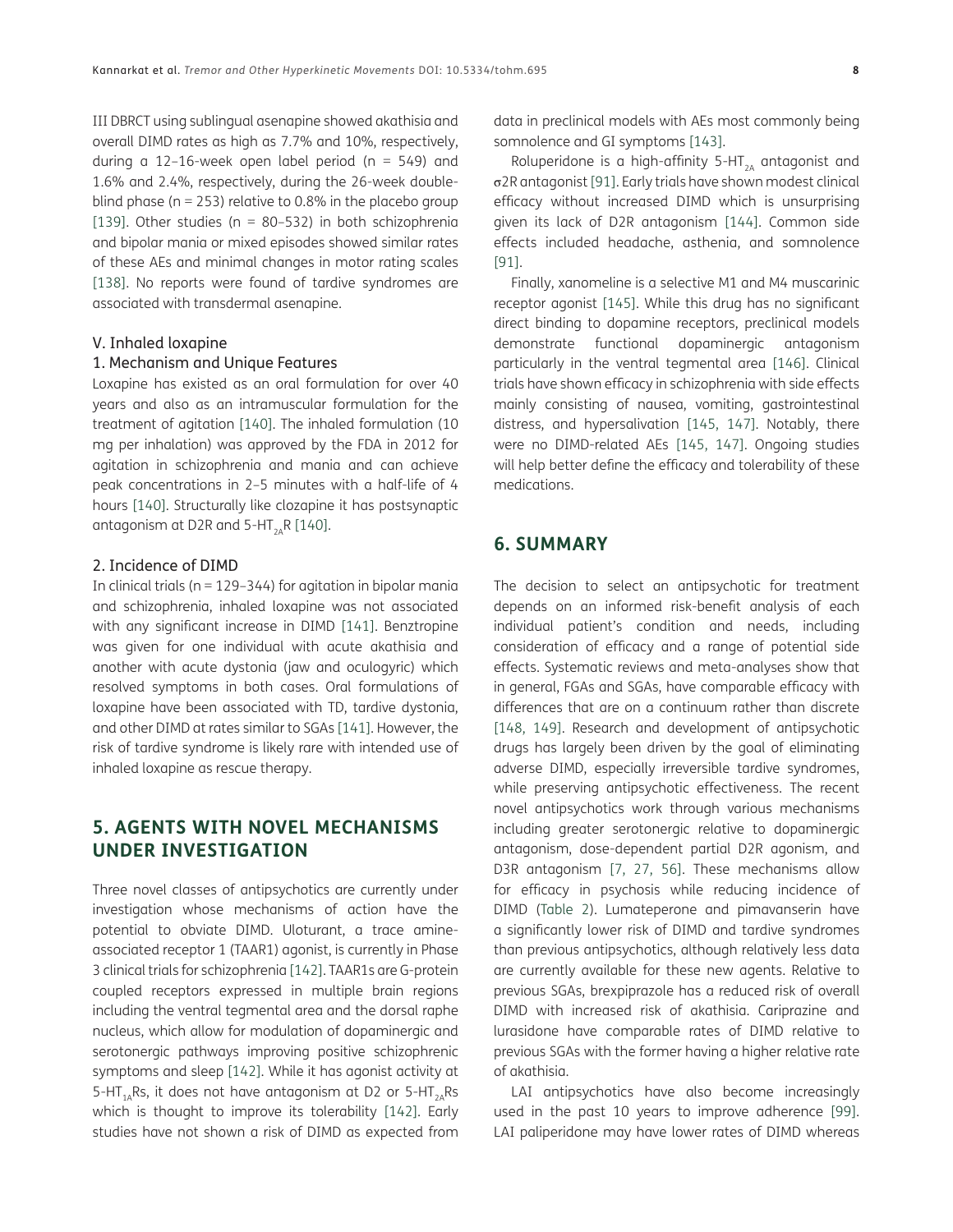| RISK OF OVERALL<br>TARDIVE) DIMD<br>(ACUTE AND                                            | RISK OF TARDIVE<br>SYNDROMES                                              | RISK OF AKATHISIA                                                                 | RISK OF PARKINSONISM                                                          | MECHANISM OF ACTION                                                                                                                                                                                                                   | FDA-APPROVED<br><b>INDICATIONS</b>                                                                      | DRUG NAME                  |
|-------------------------------------------------------------------------------------------|---------------------------------------------------------------------------|-----------------------------------------------------------------------------------|-------------------------------------------------------------------------------|---------------------------------------------------------------------------------------------------------------------------------------------------------------------------------------------------------------------------------------|---------------------------------------------------------------------------------------------------------|----------------------------|
| Less than previous<br>SGAs [15, 22, 23]                                                   | Case reported [46]                                                        | Possibly increased relative to<br>previous SGAs [66]                              | Less thar previous SGAs<br>[15, 23, 153]                                      | partial agonist at D2Rs and<br>$5-HT_{2A}$ Rs, antagonist at<br>$5-HT_{2A}$ Rs [7]                                                                                                                                                    | Schizophrenia and adjunct<br>for depression [9]                                                         | Brexpiprazole              |
| Similar to previous<br>SGAs [31]                                                          | Less than 0.5% [31]                                                       | [33, 38, 38,<br>Slightly increased relative<br>to previous SGAs<br>46, 48]        | Similar to previous SGAs [31]                                                 | partial agonist at D2R, D3R, and<br>$5-HT_{1A}R$ [27]                                                                                                                                                                                 | Schizophrenia and BPD [29]                                                                              | Cariprazine                |
| SGAs [52, 52, 53, 55]<br>lower than previous<br>relative to placebo;<br>No increased risk | Not Reported                                                              | placebo; lower than previous<br>relative to<br>No increased risk<br>SGAs [52, 53] | placebo; lower than previous<br>No increased risk relative to<br>SGAs [51-53] | dependent antagonism at<br>dopamine concentration<br>Antagonist at 5-HT <sub>2A</sub> Rs,<br>D2Rs [56]                                                                                                                                | Schizophrenia [49, 50, 56]                                                                              | Lumateperone               |
| Two reports (acute<br>akathisia, acute<br>dystonia) [141]                                 | Not reported                                                              | <b>Idividual</b><br>Single reported in<br>[141]                                   | Not reported                                                                  | $\overline{\sigma}$<br>postsynaptic antagonism<br>D2R and $5-HT_{2A}R$ [140]                                                                                                                                                          | Agitation in schizophrenia<br>and mania [140]                                                           | Inhaled Loxapine           |
| SGAs [66, 77, 78, 83]<br>Similar to previous                                              | Multiple case reports<br>$[72 - 76]$                                      | IS SGAS<br>Similar to previou<br>[77, 80, 82, 83]                                 | Similar to previous SGAs<br>[66, 77, 80, 81]                                  | potent antagonist at 5-HT $_{26}$ Rs,<br>D2Rs, 5-HT, Rs, and partial<br>agonist at 5-HT <sub>1A</sub> Rs [56]                                                                                                                         | Schizophrenia and bipolar<br>depression [56]                                                            | Lurasidone                 |
| olanzapine [94-98]<br>Equivalent to                                                       | Equivalent to olanzapine<br>$[94 - 98]$                                   | Equivalent to olanzapine<br>$[94 - 98]$                                           | Equivalent to olanzapine<br>$[94 - 98]$                                       | $5-HT_{2A/2C}R$ , $5-HT_6R$ , $D1-4R$ , $H1R$<br>and a <sub>1</sub> -adrenergic receptor<br>antagonist [92]                                                                                                                           | Schizophrenia and BPD [92]                                                                              | samidorphan<br>Olanzapine- |
| Not reported                                                                              | Not reported                                                              | Not reported                                                                      | Not reported                                                                  | 5-HT <sub>2A</sub> R inverse agonist [84]                                                                                                                                                                                             | Parkinson's disease<br>psychosis [84]                                                                   | Pimavanserin               |
| SGAs and oral formu-<br>Similar to previous<br>lations [112, 113]                         | Similar to previous SGAs<br>and oral formulations<br>[110]                | Similar to previous SGAs and<br>oral formulations [112, 113]                      | Similar to previous SGAs and<br>oral formulations [112, 113]                  | than D1Rs and inverse agonist<br>Antagonism at D2Rs greater<br>activity at $5-HT_{2A/2C}$ Rs [105]                                                                                                                                    | Schizophrenia and BPD<br>[103]                                                                          | LAI Risperidone            |
| than oral formulations)<br>SGAs (possibly lower<br>Similar to previous<br>[114, 116, 126] | Similar to previous SGAs<br>[105, 120, 130]                               | Similar to previous SGAs<br>[114, 116, 130]                                       | Similar to previous SGAs<br>[114, 116, 126, 130]                              | higher affinity for 5-HT <sub>2A</sub> R [105]<br>Similar to risperidone with                                                                                                                                                         | depressive disorder [114]<br>adjunct for BPD or major<br>schizoaffective disorder;<br>Schizophrenia and | LAI Paliperidone           |
| formulations [112,<br>Similar to previous<br>130, 134, 135]<br>SGAs and oral              | and oral formulations [112,<br>Similar to previous SGAs<br>130, 134, 135] | Similar to previous SGAs and<br>oral formulations [112, 130,<br>134, 135]         | oral formulations [112, 130, 134,<br>Similar to previous SGAs and<br>135]     | with a dose-dependent agonism/<br>partial agonist at 5-HT <sub>1A</sub> Rs and<br>as an antagonist at 5-HT <sub>2A</sub> Rs<br>antagonism at D2Rs [132]                                                                               | Schizophrenia, BPD, major<br>depressive disorder [131]                                                  | LAI Aripiprazole           |
| Similar to previous<br>SGAs [138, 139]                                                    | Not reported                                                              | Similar to previous SGAs<br>[138, 139]                                            | Similar to previous SGAs<br>[138, 139]                                        | antagonist at multiple receptors<br>receptors with dose-dependent<br>including 5-HT <sub>2A/2B/206/7</sub> , D1/D2/<br>D3Rs, and $\alpha_{\scriptscriptstyle 1}/\alpha_{\scriptscriptstyle 2ab,c}$ adrenergic<br>D2R antagonism [138] | Schizophrenia [137]                                                                                     | Transdermal<br>Asenapine   |

<span id="page-8-0"></span>**Table 2** Summary of Novel Antipsychotics.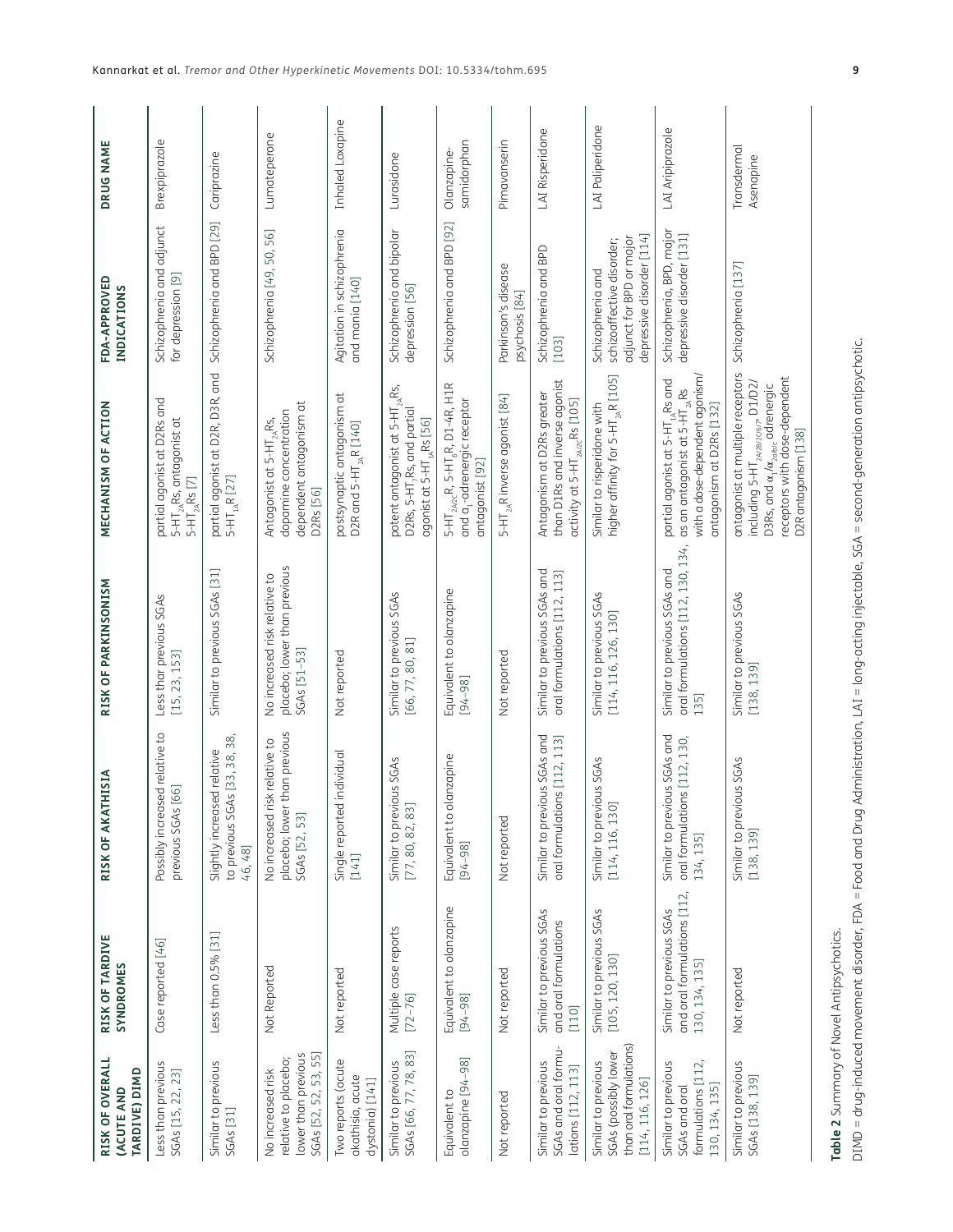| <b>SEARCH TERM</b>                                   | <b>NUMBER OF</b><br><b>RESULTS</b> | <b>EXCLUDED</b><br><b>RESULTS</b> | <b>NUMBER OF ADDITIONAL</b><br><b>ARTICLES IDENTIFIED</b><br><b>THROUGH REFERENCE REVIEW</b> | <b>NUMBER OF ARTICLES</b><br><b>SELECTED FOR REVIEW</b> |
|------------------------------------------------------|------------------------------------|-----------------------------------|----------------------------------------------------------------------------------------------|---------------------------------------------------------|
| "brexpiprazole" AND "tardive"                        | $\overline{7}$                     | $\overline{2}$                    | 3                                                                                            | 10                                                      |
| "brexpiprazole" AND "extrapyramidal"                 | 28                                 | 7                                 | 25                                                                                           | 46                                                      |
| "cariprazine" AND "tardive"                          | 5                                  | $\overline{2}$                    | $\overline{2}$                                                                               | 5                                                       |
| "cariprazine" AND "extrapyramidal"                   | 54                                 | 3                                 | 10                                                                                           | 61                                                      |
| "lumateperone" AND "tardive"                         | $\overline{2}$                     | $\mathbf{0}$                      | 5                                                                                            | 7                                                       |
| "lumateperone" AND "extrapyramidal"                  | 8                                  | $\overline{2}$                    | $\mathsf{O}\xspace$                                                                          | 6                                                       |
| "lurasidone" AND "tardive"                           | 3                                  | $\mathbf{0}$                      | $\mathsf{O}\xspace$                                                                          | 3                                                       |
| "lurasidone" AND "extrapyramidal"                    | 53                                 | 13                                | 5                                                                                            | 45                                                      |
| "pimavanserin" AND "tardive"                         | $\mathbf{1}$                       | $\mathbf{0}$                      | $\mathsf{O}\xspace$                                                                          | 1                                                       |
| "pimavanserin" AND "extrapyramidal"                  | 6                                  | 3                                 | $\overline{2}$                                                                               | 5                                                       |
| "olanzapine" "samidorphan" AND "tardive"             | $\mathsf{O}\xspace$                | $\mathbf 0$                       | $\mathsf{O}\xspace$                                                                          | $\mathbf 0$                                             |
| "samidorphan" AND "tardive"                          | $\mathsf{O}\xspace$                | $\mathbf 0$                       | $\mathsf{O}\xspace$                                                                          | $\mathbf 0$                                             |
| "olanzapine" "samidorphan" AND<br>"extrapyramidal"   | $\mathsf{O}\xspace$                | $\mathbf 0$                       | $\mathsf{O}\xspace$                                                                          | $\mathbf 0$                                             |
| "samidorphan" AND "extrapyramidal"                   | $\mathbf 0$                        | $\overline{0}$                    | $\mathbf 0$                                                                                  | $\mathbf 0$                                             |
| "olanzapine" "samidorphan"                           | 34                                 | 8                                 | $\overline{2}$                                                                               | 28                                                      |
| "long-acting" "risperidone" AND "tardive"            | 15                                 | 5                                 | 10                                                                                           | 20                                                      |
| "long-acting" "risperidone" AND<br>"extrapyramidal"  | 106                                | 31                                | $\mathsf{O}\xspace$                                                                          | 75                                                      |
| "long-acting" "aripiprazole" AND "tardive"           | $\overline{4}$                     | $\mathbf{0}$                      | $\mathsf{O}\xspace$                                                                          | 4                                                       |
| "long-acting" "aripiprazole" AND<br>"extrapyramidal" | 21                                 | 6                                 | $\overline{2}$                                                                               | 17                                                      |
| "long-acting" "paliperidone" AND "tardive"           | 10                                 | $\overline{2}$                    | $\mathsf{O}\xspace$                                                                          | 8                                                       |
| "long-acting" "paliperidone" AND<br>"extrapyramidal" | 52                                 | 10                                | $\mathbf 0$                                                                                  | 42                                                      |
| "transdermal" "asenapine" AND "tardive"              | $\overline{0}$                     | $\overline{0}$                    | $\overline{0}$                                                                               | $\overline{0}$                                          |
| "transdermal" "asenapine" AND<br>"extrapyramidal"    | $\mathbf{1}$                       | $\mathbf 0$                       | 6                                                                                            | 7                                                       |
| "inhaled" "loxapine" AND "extrapyramidal"            | 4                                  | $\mathbf 0$                       | 5                                                                                            | 9                                                       |
| "inhaled" "loxapine" AND "tardive"                   | $\overline{0}$                     | $\overline{0}$                    | $\overline{0}$                                                                               | $\overline{0}$                                          |

<span id="page-9-0"></span>**Supplementary Table 1** Search terms used and number of results and articles reviewed.

LAI risperidone and LAI aripiprazole have similar rates compared to oral formulations. In general, alternate formulations of antipsychotics do not seem to change risk of DIMD. In the future, current drugs in the pipeline of research and development that further spare dopamine signaling suggest antipsychotic strategies that could promise separation from the intertwined and heretofore inevitable risk of acute and tardive DIMD.

Tardive syndromes with novel antipsychotics are reported to be overall rare in the trials reviewed here. However, there are major limitations that must be considered in the interpretation of this data. Most clinical trial designs include limited follow-up, at most a year; yet TD can take years to manifest, and thus may be underestimated in typical clinical trials. Furthermore, variable prior use of antipsychotics and inconsistent washout periods of prior antipsychotics complicates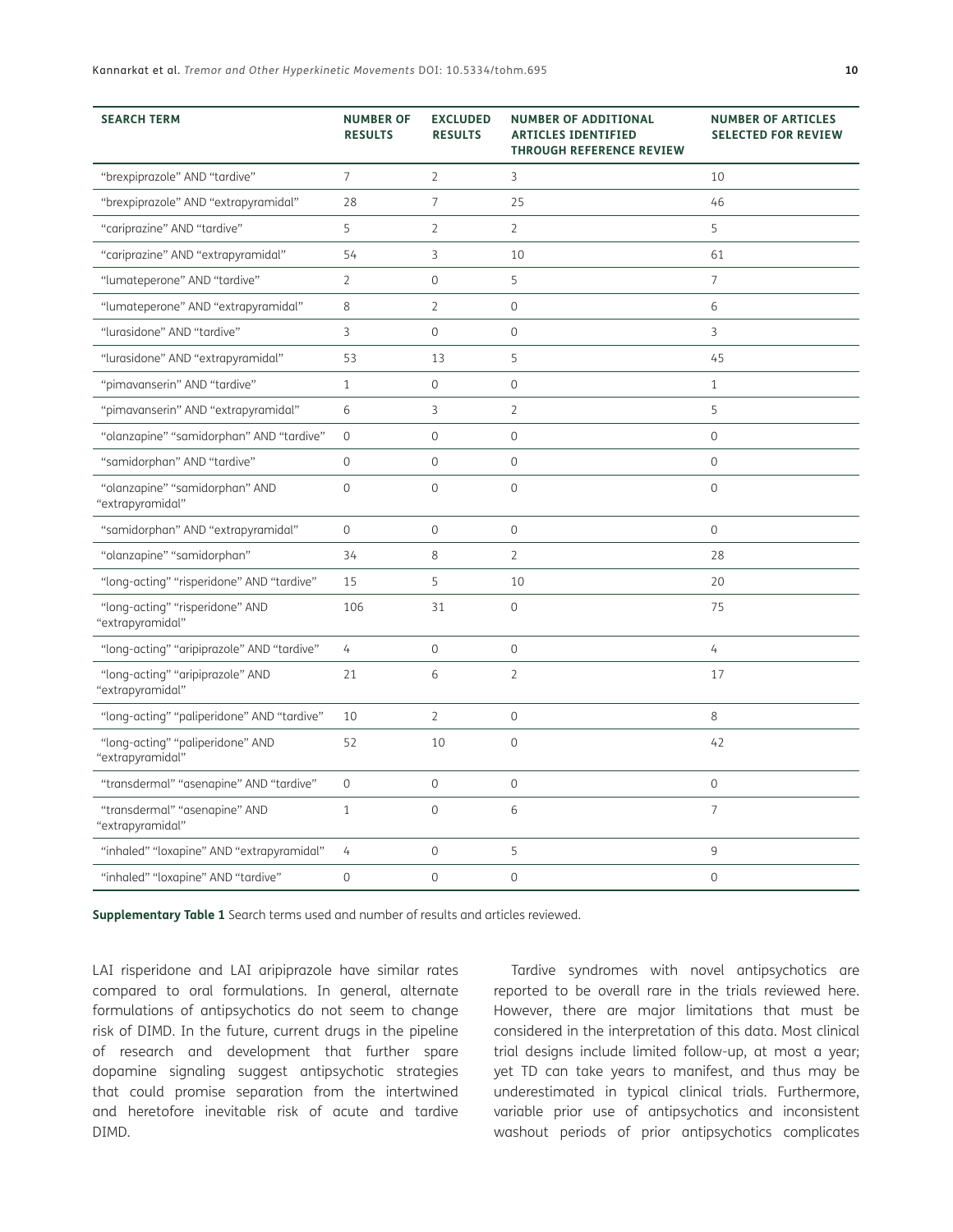determination of the prospective risk of TD and other DIMDs in both placebo and intervention arms. Variations in age and sex of participants can impact incidence of DIMD and make comparisons between studies difficult. The studies reviewed had widely variable sample sizes (from 10s to 1000s) and variable reporting of statistical comparison of adverse events. Results from larger controlled trials likely should carry greater clinical impact. The outcome scales capturing DIMDs employed vary between studies, and even the best of these, the Simpson-Angus Scale, have been criticized as insensitive compared to instruments used by movement disorders neurologists. Finally other studies rely on the prescription of anticholinergic/antiparkinsonian medications as surrogate measures of DIMD which does not capture the underlying DIMDs.

Only further head-to-head comparison, multiyear realworld tolerability data, and assessment of DIMD with consistent neurologic examination compiled prospectively among initially drug-naïve individuals will give a more precise risk differential for these novel antipsychotics. While previous SGAs and novel antipsychotics have lower relative rates of DIMD compared to FGAs, increasing indications and widespread off-label use of SGAs and novel antipsychotics could lead to overall increased absolute prevalence of DIMD [[150](#page-17-12)–[152\]](#page-17-13). Understanding which of these medications have the greatest benefitto-risk ratio is important to reduce the overall burden of DIMD.

#### **COMPETING INTERESTS**

Dr. George T. Kannarkat serves as a consultant for Guidepoint Global. Dr. Stanley Caroff served as consultant for Neurocrine Biosciences and Adamas Pharmaceuticals and received research grants from Neurocrine Biosciences and Eagle Pharmaceuticals unrelated to the current manuscript. Dr. James Morley has served as a consultant to GE Healthcare and received funding from the Department of Defense and the Department of Veteran Affairs unrelated to this review.

#### <span id="page-10-0"></span>**AUTHOR AFFILIATIONS**

**George T. Kannarkat**[orcid.org/0000-0003-4428-1820](https://orcid.org/0000-0003-4428-1820) Philadelphia Parkinson's Disease Research, Education and Clinical Center, Corporal Michael J. Crescenz Department of Veterans Affairs Medical Center, Philadelphia, PA, USA; Department of Neurology, University of Pennsylvania, Philadelphia, PA, USA

**Stanley N. Caroff <sup>1</sup>** [orcid.org/0000-0003-2840-4763](https://orcid.org/0000-0003-2840-4763) Department of Psychiatry, University of Pennsylvania, Philadelphia, PA, USA

**James F. Morley D** [orcid.org/0000-0002-1950-9128](https://orcid.org/0000-0002-1950-9128) Philadelphia Parkinson's Disease Research, Education and Clinical Center, Corporal Michael J. Crescenz Department of Veterans Affairs Medical Center, Philadelphia, PA, USA; Department of Neurology, University of Pennsylvania, Philadelphia, PA, USA

#### **REFERENCES**

- <span id="page-10-1"></span>1. **Hauser RA,** et al. Differentiating tardive dyskinesia: a videobased review of antipsychotic-induced movement disorders in clinical practice. *CNS Spectr.* 2020; 1–10. DOI: [https://doi.](https://doi.org/10.1017/S109285292000200X) [org/10.1017/S109285292000200X](https://doi.org/10.1017/S109285292000200X)
- <span id="page-10-2"></span>2. **Factor SA,** et al. Recent developments in drug-induced movement disorders: a mixed picture. *Lancet Neurol.*  2019; 18: 880–890. DOI: [https://doi.org/10.1016/S1474-](https://doi.org/10.1016/S1474-4422(19)30152-8) [4422\(19\)30152-8](https://doi.org/10.1016/S1474-4422(19)30152-8)
- <span id="page-10-3"></span>3. **Caroff SN, Campbell EC.** Drug-Induced Extrapyramidal Syndromes: Implications for Contemporary Practice. *Psychiatr. Clin. North Am.* 2016; 39: 391–411. DOI: [https://](https://doi.org/10.1016/j.psc.2016.04.003) [doi.org/10.1016/j.psc.2016.04.003](https://doi.org/10.1016/j.psc.2016.04.003)
- <span id="page-10-4"></span>4. **Carbon M, Hsieh C-H, Kane JM, Correll CU.** Tardive Dyskinesia Prevalence in the Period of Second-Generation Antipsychotic Use: A Meta-Analysis. *J. Clin. Psychiatry*. 2017; 78; e264–e278. DOI: <https://doi.org/10.4088/JCP.16r10832>
- <span id="page-10-5"></span>5. **Correll CU, Leucht S, Kane JM.** Lower risk for tardive dyskinesia associated with second-generation antipsychotics: a systematic review of 1-year studies. *Am. J. Psychiatry*. 2004; 161: 414–425. DOI: [https://doi.](https://doi.org/10.1176/appi.ajp.161.3.414) [org/10.1176/appi.ajp.161.3.414](https://doi.org/10.1176/appi.ajp.161.3.414)
- <span id="page-10-6"></span>6. **Chouinard G, Chouinard V-A.** Atypical antipsychotics: CATIE study, drug-induced movement disorder and resulting iatrogenic psychiatric-like symptoms, supersensitivity rebound psychosis and withdrawal discontinuation syndromes. *Psychother. Psychosom*. 2008; 77: 69–77. DOI: <https://doi.org/10.1159/000112883>
- <span id="page-10-7"></span>7. **Maeda K,** et al. Brexpiprazole I: in vitro and in vivo characterization of a novel serotonin-dopamine activity modulator. *J. Pharmacol. Exp. Ther.* 2014; 350: 589–604. DOI: <https://doi.org/10.1124/jpet.114.213793>
- <span id="page-10-8"></span>8. **Obara K,** et al. Inhibition of Recombinant Human Acetylcholinesterase Activity by Antipsychotics. *Pharmacology*. 2019; 104: 43–50. DOI: <https://doi.org/10.1159/000500227>
- <span id="page-10-9"></span>9. **Correll CU,** et al. Efficacy and Safety of Brexpiprazole for the Treatment of Acute Schizophrenia: A 6-Week Randomized, Double-Blind, Placebo-Controlled Trial. *Am. J. Psychiatry*. 2015; 172: 870–880. DOI: [https://doi.org/10.1176/appi.](https://doi.org/10.1176/appi.ajp.2015.14101275) [ajp.2015.14101275](https://doi.org/10.1176/appi.ajp.2015.14101275)
- <span id="page-10-10"></span>10. **Kane JM,** et al. A multicenter, randomized, double-blind, controlled phase 3 trial of fixed-dose brexpiprazole for the treatment of adults with acute schizophrenia. *Schizophr. Res.* 2015; 164: 127–135. DOI: [https://doi.org/10.1016/j.](https://doi.org/10.1016/j.schres.2015.01.038) [schres.2015.01.038](https://doi.org/10.1016/j.schres.2015.01.038)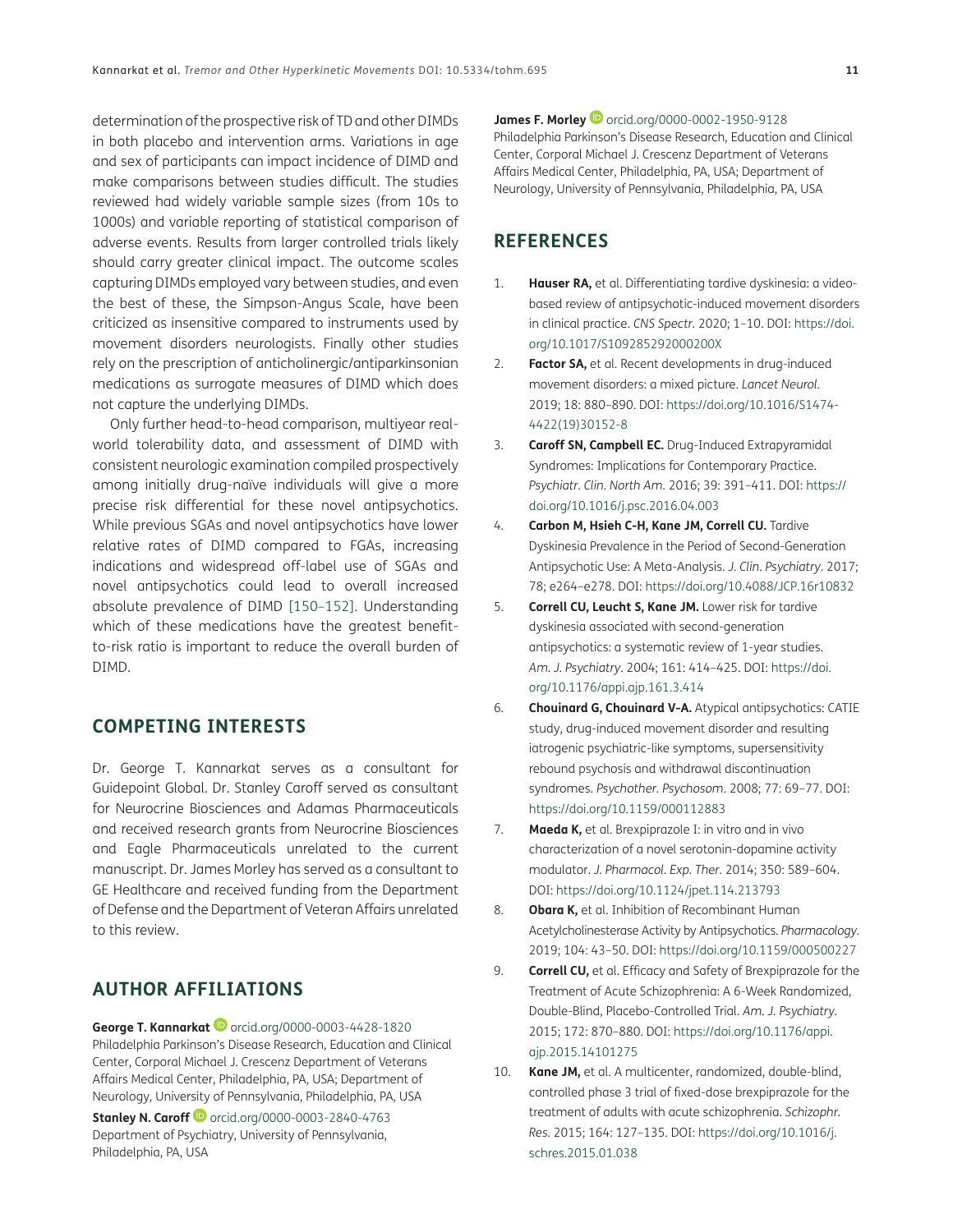- <span id="page-11-0"></span>11. **Ishigooka J, Iwashita S, Tadori Y.** Long-term safety and effectiveness of brexpiprazole in Japanese patients with schizophrenia: A 52-week, open-label study. *Psychiatry Clin. Neurosci.* 2018; 72: 445–453. DOI: [https://doi.org/10.1111/](https://doi.org/10.1111/pcn.12654) [pcn.12654](https://doi.org/10.1111/pcn.12654)
- <span id="page-11-1"></span>12. **Thase ME,** et al. Efficacy and Safety of Adjunctive Brexpiprazole 2 mg in Major Depressive Disorder: A Phase 3, Randomized, Placebo-Controlled Study in Patients With Inadequate Response to Antidepressants. *J. Clin. Psychiatry*. 2015; 76: 6108. DOI: [https://doi.org/10.4088/](https://doi.org/10.4088/JCP.14m09688) [JCP.14m09688](https://doi.org/10.4088/JCP.14m09688)
- <span id="page-11-2"></span>13. **Ishigooka J, Iwashita S, Tadori Y.** Efficacy and safety of brexpiprazole for the treatment of acute schizophrenia in Japan: A 6-week, randomized, double-blind, placebocontrolled study. *Psychiatry Clin. Neurosci*. 2018; 72: 692–700. DOI:<https://doi.org/10.1111/pcn.12682>
- <span id="page-11-3"></span>14. **Fleischhacker WW,** et al. Efficacy and Safety of Brexpiprazole (OPC-34712) as Maintenance Treatment in Adults with Schizophrenia: a Randomized, Double-Blind, Placebo-Controlled Study. *Int. J. Neuropsychopharmacol.* 2016; 20: 11–21. DOI:<https://doi.org/10.1093/ijnp/pyw076>
- <span id="page-11-4"></span>15. **Kishi T,** et al. Comparison of the efficacy and safety of 4 and 2 mg/day brexpiprazole for acute schizophrenia: a meta-analysis of double-blind, randomized placebocontrolled trials. *Neuropsychiatr. Dis. Treat.* 2018; 14: 2519–2530. DOI:<https://doi.org/10.2147/NDT.S176676>
- <span id="page-11-5"></span>16. **Thase ME,** et al. Adjunctive brexpiprazole 1 and 3 mg for patients with major depressive disorder following inadequate response to antidepressants: a phase 3, randomized, double-blind study. *J. Clin. Psychiatry*. 2015; 76: 1232–1240. DOI: [https://doi.org/10.4088/](https://doi.org/10.4088/JCP.14m09689) [JCP.14m09689](https://doi.org/10.4088/JCP.14m09689)
- <span id="page-11-6"></span>17. **Malla A,** et al. The effect of brexpiprazole in adult outpatients with early-episode schizophrenia: an exploratory study. *Int. Clin. Psychopharmacol*. 2016; 31: 307–314. DOI: [https://doi.org/10.1097/](https://doi.org/10.1097/YIC.0000000000000140) [YIC.0000000000000140](https://doi.org/10.1097/YIC.0000000000000140)
- <span id="page-11-7"></span>18. **Forbes A,** et al. A Long-Term, Open-Label Study to Evaluate the Safety and Tolerability of Brexpiprazole as Maintenance Treatment in Adults with Schizophrenia. *Int. J. Neuropsychopharmacol*. 2018; 21: 433–441. DOI: [https://](https://doi.org/10.1093/ijnp/pyy002) [doi.org/10.1093/ijnp/pyy002](https://doi.org/10.1093/ijnp/pyy002)
- <span id="page-11-8"></span>19. **Sharma VD, Gupta HV, Espay AJ.** Copulatory Dyskinesia: Pathognomonic Manifestation of Tardive Dyskinesia. *Tremor Hyperkinetic Mov.* 10: 56. DOI: [https://doi.org/10.5334/](https://doi.org/10.5334/tohm.585) [tohm.585](https://doi.org/10.5334/tohm.585)
- <span id="page-11-9"></span>20. **Jackowiak EM, Chou KL.** Severe parkinsonism caused by brexpiprazole: A case report. *Parkinsonism Relat. Disord*. 2019; 69: 138–139. DOI: [https://doi.org/10.1016/j.](https://doi.org/10.1016/j.parkreldis.2019.11.013) [parkreldis.2019.11.013](https://doi.org/10.1016/j.parkreldis.2019.11.013)
- <span id="page-11-10"></span>21. **Sanagawa A, Shiraishi N, Sekiguchi F, Akechi T, Kimura K.** Successful Use of Brexpiprazole for Parkinson's Disease

Psychosis Without Adverse Effects: A Case Report. *J. Clin. Psychopharmacol*. 2019; 39: 685–687. DOI: [https://doi.](https://doi.org/10.1097/JCP.0000000000001127) [org/10.1097/JCP.0000000000001127](https://doi.org/10.1097/JCP.0000000000001127)

- <span id="page-11-11"></span>22. **Citrome L,** et al. The effect of brexpiprazole (OPC-34712) and aripiprazole in adult patients with acute schizophrenia: results from a randomized, exploratory study. *Int. Clin. Psychopharmacol*. 2016; 31: 192–201. DOI: [https://doi.](https://doi.org/10.1097/YIC.0000000000000123) [org/10.1097/YIC.0000000000000123](https://doi.org/10.1097/YIC.0000000000000123)
- <span id="page-11-12"></span>23. **Correll CU,** et al. Successful switching of patients with acute schizophrenia from another antipsychotic to brexpiprazole: comparison of clinicians' choice of crosstitration schedules in a post hoc analysis of a randomized, double-blind, maintenance treatment study. *CNS Spectr*. 2019; 24: 507–517. DOI: [https://doi.org/10.1017/](https://doi.org/10.1017/S1092852918001086) [S1092852918001086](https://doi.org/10.1017/S1092852918001086)
- <span id="page-11-13"></span>24. **Kishi T, Ikuta T, Matsuda Y, Sakuma K, Iwata N.** Aripiprazole vs. brexpiprazole for acute schizophrenia: a systematic review and network meta-analysis. *Psychopharmacology (Berl.)*. 2020; 237: 1459–1470. DOI: <https://doi.org/10.1007/s00213-020-05472-5>
- <span id="page-11-14"></span>25. **Citrome L.** Activating and Sedating Adverse Effects of Second-Generation Antipsychotics in the Treatment of Schizophrenia and Major Depressive Disorder: Absolute Risk Increase and Number Needed to Harm. *J. Clin. Psychopharmacol*. 2017; 37: 138–147. DOI: [https://doi.](https://doi.org/10.1097/JCP.0000000000000665) [org/10.1097/JCP.0000000000000665](https://doi.org/10.1097/JCP.0000000000000665)
- <span id="page-11-15"></span>26. **Citrome L.** The ABC's of dopamine receptor partial agonists – aripiprazole, brexpiprazole and cariprazine: the 15-min challenge to sort these agents out. *Int. J. Clin. Pract*. 2015; 69: 1211–1220. DOI:<https://doi.org/10.1111/ijcp.12752>
- <span id="page-11-16"></span>27. **Misiak B, Bie**ń**kowski P, Samochowiec J.** Cariprazine – a novel antipsychotic drug and its place in the treatment of schizophrenia. *Psychiatr. Pol*. 2018; 52: 971–981. DOI: <https://doi.org/10.12740/PP/OnlineFirst/80710>
- <span id="page-11-17"></span>28. **Carnicella S,** et al. Implication of dopamine D3 receptor activation in the reversion of Parkinson's disease-related motivational deficits. *Transl. Psychiatry*. 2014; 4: e401– e401. DOI: <https://doi.org/10.1038/tp.2014.43>
- <span id="page-11-18"></span>29. **Citrome L.** Cariprazine: chemistry, pharmacodynamics, pharmacokinetics, and metabolism, clinical efficacy, safety, and tolerability. *Expert Opin. Drug Metab. Toxicol*. 2013; 9: 193–206. DOI: [https://doi.org/10.1517/17425255.2013.759](https://doi.org/10.1517/17425255.2013.759211) [211](https://doi.org/10.1517/17425255.2013.759211)
- <span id="page-11-19"></span>30. **Durgam S,** et al. Cariprazine in the treatment of schizophrenia: a proof-of-concept trial. *Int. Clin. Psychopharmacol*. 2016; 31: 61–68. DOI: [https://doi.](https://doi.org/10.1097/YIC.0000000000000110) [org/10.1097/YIC.0000000000000110](https://doi.org/10.1097/YIC.0000000000000110)
- <span id="page-11-20"></span>31. **Durgam S,** et al. An evaluation of the safety and efficacy of cariprazine in patients with acute exacerbation of schizophrenia: a phase II, randomized clinical trial. *Schizophr. Res*. 2014; 152: 450–457. DOI: [https://doi.](https://doi.org/10.1016/j.schres.2013.11.041) [org/10.1016/j.schres.2013.11.041](https://doi.org/10.1016/j.schres.2013.11.041)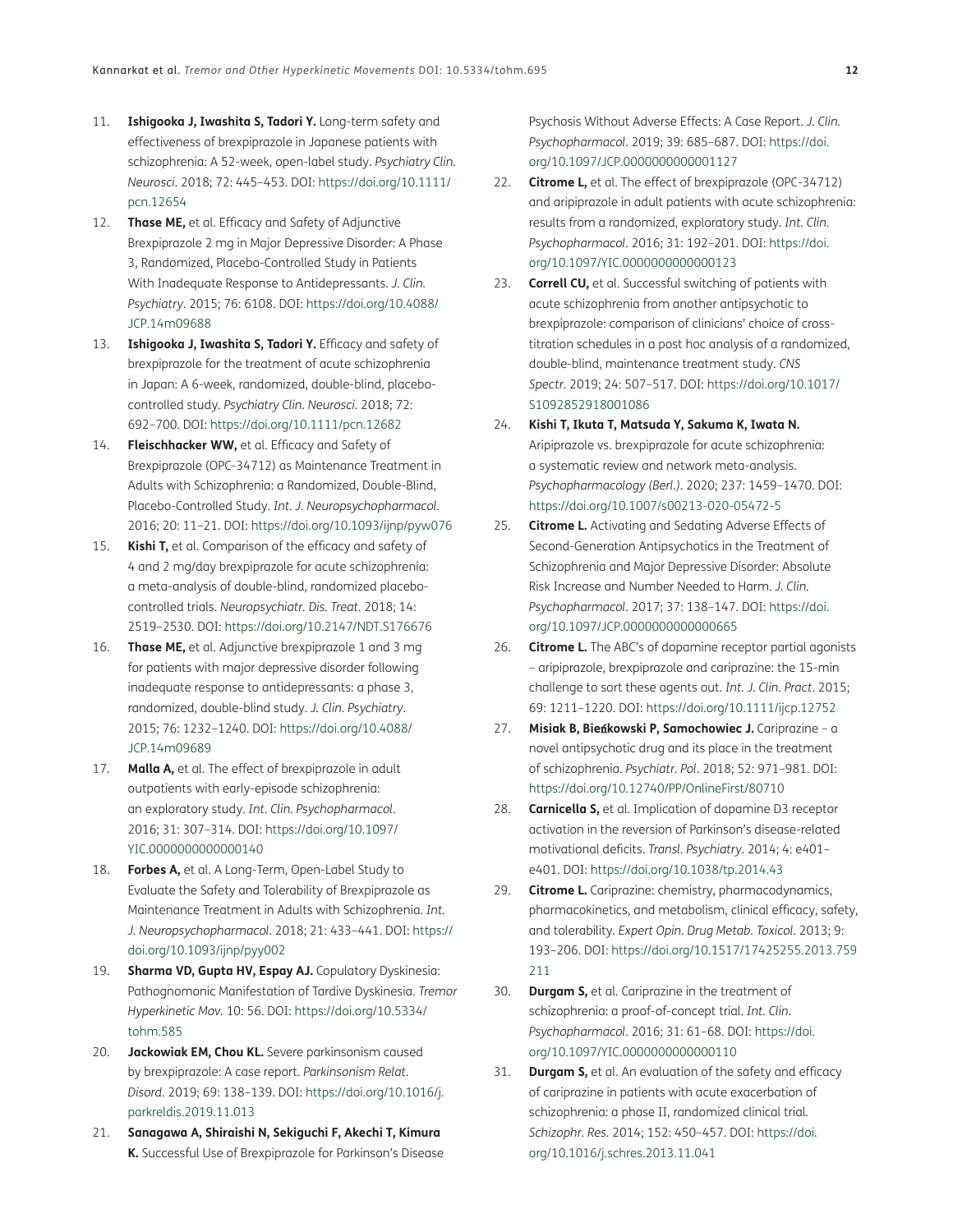- <span id="page-12-0"></span>32. **Kane JM,** et al. Efficacy and Safety of Cariprazine in Acute Exacerbation of Schizophrenia: Results From an International, Phase III Clinical Trial. *J. Clin. Psychopharmacol*. 2015; 35: 367–373. DOI: [https://doi.](https://doi.org/10.1097/JCP.0000000000000346) [org/10.1097/JCP.0000000000000346](https://doi.org/10.1097/JCP.0000000000000346)
- <span id="page-12-1"></span>33. **Németh G,** et al. Cariprazine versus risperidone monotherapy for treatment of predominant negative symptoms in patients with schizophrenia: a randomised, double-blind, controlled trial. *The Lancet*. 2017; 389: 1103–1113. DOI: [https://doi.org/10.1016/S0140-](https://doi.org/10.1016/S0140-6736(17)30060-0) [6736\(17\)30060-0](https://doi.org/10.1016/S0140-6736(17)30060-0)
- <span id="page-12-2"></span>34. **Ivanov SV,** et al. Early Clinical Effects of Novel Partial D3/ D2 Agonist Cariprazine in Schizophrenia Patients With Predominantly Negative Symptoms (Open-Label, Noncontrolled Study). *Front. Psychiatry*. 2022; 12: 770592. DOI: <https://doi.org/10.3389/fpsyt.2021.770592>
- <span id="page-12-3"></span>35. **Durgam S,** et al. Cariprazine in Acute Exacerbation of Schizophrenia: A Fixed-Dose, Phase 3, Randomized, Double-Blind, Placebo- and Active-Controlled Trial. *J. Clin. Psychiatry*. 2015; 76: 2310. DOI: [https://doi.org/10.4088/](https://doi.org/10.4088/JCP.15m09997) [JCP.15m09997](https://doi.org/10.4088/JCP.15m09997)
- <span id="page-12-5"></span>36. **Nasrallah HA,** et al. The safety and tolerability of cariprazine in long-term treatment of schizophrenia: a post hoc pooled analysis. *BMC Psychiatry*. 2017; 17: 305. DOI: <https://doi.org/10.1186/s12888-017-1459-z>
- <span id="page-12-4"></span>37. **Kane JM,** et al. Efficacy and Safety of Cariprazine in Acute Exacerbation of Schizophrenia: Results From an International, Phase III Clinical Trial. *J. Clin. Psychopharmacol*. 2015; 35: 367–373. DOI: [https://doi.](https://doi.org/10.1097/JCP.0000000000000346) [org/10.1097/JCP.0000000000000346](https://doi.org/10.1097/JCP.0000000000000346)
- <span id="page-12-6"></span>38. **Earley W,** et al. Safety and tolerability of cariprazine in patients with acute exacerbation of schizophrenia: a pooled analysis of four phase II/III randomized, double-blind, placebo-controlled studies. *Int. Clin. Psychopharmacol*. 2017; 32: 319–328. DOI: [https://doi.org/10.1097/](https://doi.org/10.1097/YIC.0000000000000187) [YIC.0000000000000187](https://doi.org/10.1097/YIC.0000000000000187)
- <span id="page-12-7"></span>39. **Barabássy Á,** et al. Safety and Tolerability of Cariprazine in Patients with Schizophrenia: A Pooled Analysis of Eight Phase II/III Studies. *Neuropsychiatr. Dis. Treat*. 2021; 17: 957–970. DOI:<https://doi.org/10.2147/NDT.S301225>
- <span id="page-12-8"></span>40. **Szatmári B,** et al. Cariprazine Safety in Adolescents and the Elderly: Analyses of Clinical Study Data. *Front. Psychiatry*. 2020; 11: 61. DOI: [https://doi.org/10.3389/](https://doi.org/10.3389/fpsyt.2020.00061) [fpsyt.2020.00061](https://doi.org/10.3389/fpsyt.2020.00061)
- <span id="page-12-9"></span>41. **Durgam S,** et al. Efficacy and Safety of Adjunctive Cariprazine in Inadequate Responders to Antidepressants: A Randomized, Double-Blind, Placebo-Controlled Study in Adult Patients With Major Depressive Disorder. *J. Clin. Psychiatry*. 2016; 77: 6112. DOI: [https://doi.org/10.4088/](https://doi.org/10.4088/JCP.15m10070) [JCP.15m10070](https://doi.org/10.4088/JCP.15m10070)
- <span id="page-12-10"></span>42. **Durgam S,** et al. The efficacy and tolerability of cariprazine in acute mania associated with bipolar I disorder: a phase

II trial. *Bipolar Disord*. 2015; 17: 63–75. DOI: [https://doi.](https://doi.org/10.1111/bdi.12238) [org/10.1111/bdi.12238](https://doi.org/10.1111/bdi.12238)

- 43. **Ketter TA,** et al. The safety and tolerability of cariprazine in patients with manic or mixed episodes associated with bipolar I disorder: A 16-week open-label study. *J. Affect. Disord*. 2018; 225: 350–356. DOI: [https://doi.org/10.1016/j.](https://doi.org/10.1016/j.jad.2017.08.040) [jad.2017.08.040](https://doi.org/10.1016/j.jad.2017.08.040)
- <span id="page-12-11"></span>44. **Yatham LN, Vieta E, Earley W.** Evaluation of cariprazine in the treatment of bipolar I and II depression: a randomized, double-blind, placebo-controlled, phase 2 trial. *Int. Clin. Psychopharmacol*. 2020; 35: 147–156. DOI: [https://doi.](https://doi.org/10.1097/YIC.0000000000000307) [org/10.1097/YIC.0000000000000307](https://doi.org/10.1097/YIC.0000000000000307)
- <span id="page-12-12"></span>45. **Earley W,** et al. Tolerability of cariprazine in the treatment of acute bipolar I mania: A pooled post hoc analysis of 3 phase II/III studies. *J. Affect. Disord*. 2017; 215: 205–212. DOI: [https://doi.org/10.1016/j.](https://doi.org/10.1016/j.jad.2017.03.032) [jad.2017.03.032](https://doi.org/10.1016/j.jad.2017.03.032)
- <span id="page-12-13"></span>46. **Citrome L,** et al. Cariprazine and akathisia, restlessness, and extrapyramidal symptoms in patients with bipolar depression. *J. Affect. Disord*. 2021; 288: 191–198. DOI: <https://doi.org/10.1016/j.jad.2021.03.076>
- <span id="page-12-14"></span>47. **Lao KSJ, He Y, Wong ICK, Besag FMC, Chan EW.** Tolerability and Safety Profile of Cariprazine in Treating Psychotic Disorders, Bipolar Disorder and Major Depressive Disorder: A Systematic Review with Meta-Analysis of Randomized Controlled Trials. *CNS Drugs*. 2016; 30: 1043–1054. DOI: <https://doi.org/10.1007/s40263-016-0382-z>
- <span id="page-12-15"></span>48. **Kadakia A,** et al. Efficacy and tolerability of atypical antipsychotics for acute bipolar depression: a network meta-analysis. *BMC Psychiatry*. 2021; 21: 249. DOI: [https://](https://doi.org/10.1186/s12888-021-03220-3) [doi.org/10.1186/s12888-021-03220-3](https://doi.org/10.1186/s12888-021-03220-3)
- <span id="page-12-16"></span>49. **Blair HA.** Lumateperone: First Approval. *Drugs*. 2020; 80: 417–423. DOI: [https://doi.org/10.1007/s40265-020-](https://doi.org/10.1007/s40265-020-01271-6) [01271-6](https://doi.org/10.1007/s40265-020-01271-6)
- <span id="page-12-17"></span>50. **Edinoff A,** et al. Lumateperone for the Treatment of Schizophrenia. *Psychopharmacol. Bull*. 2020; 50: 32–59.
- <span id="page-12-18"></span>51. **Lieberman JA,** et al. ITI-007 for the Treatment of Schizophrenia: A 4-Week Randomized, Double-Blind, Controlled Trial. *Biol. Psychiatry*. 2016; 79: 952–961. DOI: <https://doi.org/10.1016/j.biopsych.2015.08.026>
- <span id="page-12-19"></span>52. **Correll CU,** et al. Efficacy and Safety of Lumateperone for Treatment of Schizophrenia: A Randomized Clinical Trial. *JAMA Psychiatry*. 2020; 77: 349–358. DOI: [https://doi.](https://doi.org/10.1001/jamapsychiatry.2019.4379) [org/10.1001/jamapsychiatry.2019.4379](https://doi.org/10.1001/jamapsychiatry.2019.4379)
- <span id="page-12-20"></span>53. **Vanover K,** et al. 30 Lumateperone (ITI-007) for the Treatment of Schizophrenia: Overview of Placebo-Controlled Clinical Trials and an Open-label Safety Switching Study. *CNS Spectr.* 2019; 24: 190–191. DOI: [https://doi.](https://doi.org/10.1017/S1092852919000245) [org/10.1017/S1092852919000245](https://doi.org/10.1017/S1092852919000245)
- <span id="page-12-21"></span>54. **Kane JM,** et al. Safety and tolerability of lumateperone for the treatment of schizophrenia: a pooled analysis of latephase placebo- and active-controlled clinical trials. *Int.*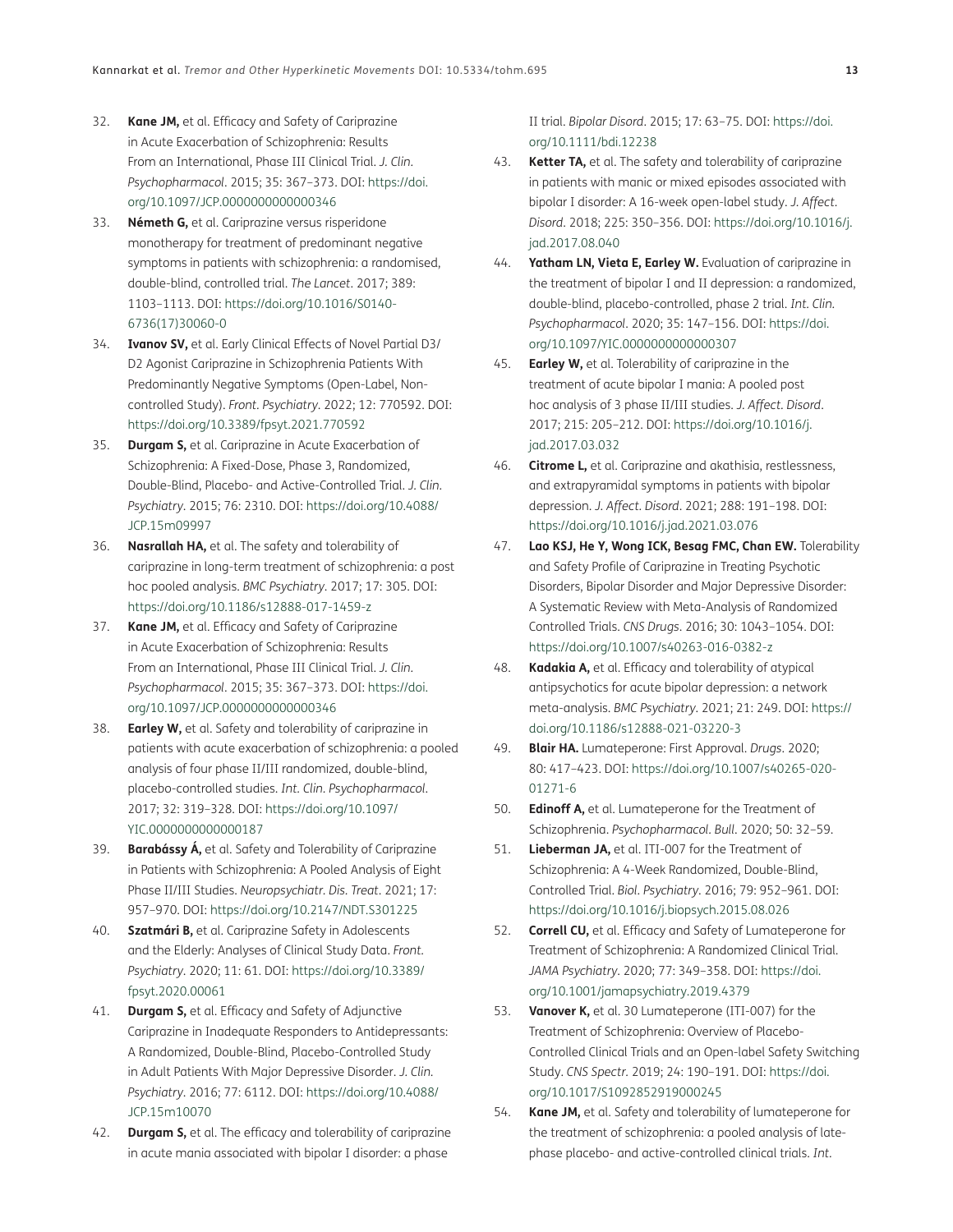*Clin. Psychopharmacol.* 2021; 36: 244–250. DOI: [https://doi.](https://doi.org/10.1097/YIC.0000000000000371) [org/10.1097/YIC.0000000000000371](https://doi.org/10.1097/YIC.0000000000000371)

- <span id="page-13-0"></span>55. **Calabrese JR,** et al. Efficacy and Safety of Lumateperone for Major Depressive Episodes Associated With Bipolar I or Bipolar II Disorder: A Phase 3 Randomized Placebo-Controlled Trial. *Am. J. Psychiatry*. 2021; 178: 1098–1106. DOI: <https://doi.org/10.1176/appi.ajp.2021.20091339>
- <span id="page-13-1"></span>56. **Corponi F,** et al. Novel antipsychotics specificity profile: A clinically oriented review of lurasidone, brexpiprazole, cariprazine and lumateperone. *Eur. Neuropsychopharmacol.* 2019; 29: 971–985. DOI: [https://doi.org/10.1016/j.](https://doi.org/10.1016/j.euroneuro.2019.06.008) [euroneuro.2019.06.008](https://doi.org/10.1016/j.euroneuro.2019.06.008)
- <span id="page-13-2"></span>57. **Ogasa M, Kimura T, Nakamura M, Guarino J.** Lurasidone in the treatment of schizophrenia: a 6-week, placebocontrolled study. *Psychopharmacology (Berl.)*. 2013; 225: 519–530. DOI:<https://doi.org/10.1007/s00213-012-2838-2>
- <span id="page-13-4"></span>58. **Nasrallah HA,** et al. Lurasidone for the treatment of acutely psychotic patients with schizophrenia: A 6-week, randomized, placebo-controlled study. *J. Psychiatr. Res.* 2013; 47: 670–677. DOI: [https://doi.org/10.1016/j.](https://doi.org/10.1016/j.jpsychires.2013.01.020) [jpsychires.2013.01.020](https://doi.org/10.1016/j.jpsychires.2013.01.020)
- 59. **Stahl SM,** et al. Effectiveness of Lurasidone for Patients With Schizophrenia Following 6 Weeks of Acute Treatment With Lurasidone, Olanzapine, or Placebo: A 6-Month, Open-Label, Extension Study. *J. Clin. Psychiatry*. 2013; 74: 5562. DOI: <https://doi.org/10.4088/JCP.12m08084>
- <span id="page-13-3"></span>60. **Tandon R,** et al. A double-blind, placebo-controlled, randomized withdrawal study of lurasidone for the maintenance of efficacy in patients with schizophrenia. *J. Psychopharmacol. (Oxf.)*. 2016; 30: 69–77. DOI: [https://doi.](https://doi.org/10.1177/0269881115620460) [org/10.1177/0269881115620460](https://doi.org/10.1177/0269881115620460)
- <span id="page-13-5"></span>61. **Loebel A,** et al. Lurasidone Monotherapy in the Treatment of Bipolar I Depression: A Randomized, Double-Blind, Placebo-Controlled Study. *Am. J. Psychiatry*. 2014; 171: 160–168. DOI: [https://doi.org/10.1176/appi.](https://doi.org/10.1176/appi.ajp.2013.13070984) [ajp.2013.13070984](https://doi.org/10.1176/appi.ajp.2013.13070984)
- <span id="page-13-7"></span>62. **Loebel A,** et al. Lurasidone as Adjunctive Therapy With Lithium or Valproate for the Treatment of Bipolar I Depression: A Randomized, Double-Blind, Placebo-Controlled Study. *Am. J. Psychiatry*. 2014; 171: 169–177. DOI: <https://doi.org/10.1176/appi.ajp.2013.13070985>
- <span id="page-13-6"></span>63. **Suppes T, Kroger H, Pikalov A, Loebel A.** Lurasidone adjunctive with lithium or valproate for bipolar depression: A placebo-controlled trial utilizing prospective and retrospective enrolment cohorts. *J. Psychiatr. Res.* 2016; 78: 86–93. DOI: [https://doi.org/10.1016/j.](https://doi.org/10.1016/j.jpsychires.2016.03.012) [jpsychires.2016.03.012](https://doi.org/10.1016/j.jpsychires.2016.03.012)
- <span id="page-13-8"></span>64. **Suppes T,** et al. Lurasidone for the Treatment of Major Depressive Disorder With Mixed Features: A Randomized, Double-Blind, Placebo-Controlled Study. *Am. J. Psychiatry*. 2016; 173: 400–407. DOI: [https://doi.org/10.1176/appi.](https://doi.org/10.1176/appi.ajp.2015.15060770) [ajp.2015.15060770](https://doi.org/10.1176/appi.ajp.2015.15060770)
- <span id="page-13-9"></span>65. **Higuchi T,** et al. Lurasidone in the long-term treatment of Japanese patients with bipolar I disorder: a 52 week open label study. *Int. J. Bipolar Disord.* 2021; 9: 25. DOI: [https://](https://doi.org/10.1186/s40345-021-00230-8) [doi.org/10.1186/s40345-021-00230-8](https://doi.org/10.1186/s40345-021-00230-8)
- <span id="page-13-10"></span>66. **Citrome L,** et al. Long-term safety and tolerability of lurasidone in schizophrenia: a 12-month, double-blind, active-controlled study. *Int. Clin. Psychopharmacol.* 2012; 27: 165–176. DOI: [https://doi.org/10.1097/](https://doi.org/10.1097/YIC.0b013e32835281ef) [YIC.0b013e32835281ef](https://doi.org/10.1097/YIC.0b013e32835281ef)
- <span id="page-13-11"></span>67. **Citrome L,** et al. Effectiveness of lurasidone in schizophrenia or schizoaffective patients switched from other antipsychotics: a 6-month, open-label, extension study. *CNS Spectr.* 2014; 19: 330–339. DOI: [https://doi.](https://doi.org/10.1017/S109285291300093X) [org/10.1017/S109285291300093X](https://doi.org/10.1017/S109285291300093X)
- <span id="page-13-12"></span>68. **Kishi T, Nosaka T, Sakuma K, Okuya M, Iwata N.** Efficacy, tolerability, and safety of lurasidone for acute schizophrenia: A systematic review and network meta‐ analysis of phase 3 trials in Japan. *Neuropsychopharmacol. Rep.* 2020; 40: 314–322. DOI: [https://doi.org/10.1002/](https://doi.org/10.1002/npr2.12131) [npr2.12131](https://doi.org/10.1002/npr2.12131)
- <span id="page-13-13"></span>69. **Ketter TA,** et al. Lurasidone in the Long-Term Treatment of Patients with Bipolar Disorder: A 24-Week Open-Label Extension Study. *Depress. Anxiety*. 2016; 33: 424–434. DOI: <https://doi.org/10.1002/da.22479>
- <span id="page-13-14"></span>70. **Ishigooka J,** et al. Lurasidone in the Long-Term Treatment of Bipolar I Depression: A 28-week Open Label Extension Study. *J. Affect. Disord.* 2021; 281: 160–167. DOI: [https://](https://doi.org/10.1016/j.jad.2020.12.005) [doi.org/10.1016/j.jad.2020.12.005](https://doi.org/10.1016/j.jad.2020.12.005)
- <span id="page-13-15"></span>71. **Calabrese JR,** et al. Lurasidone in combination with lithium or valproate for the maintenance treatment of bipolar I disorder. *Eur. Neuropsychopharmacol.* 2017; 27: 865–876. DOI: <https://doi.org/10.1016/j.euroneuro.2017.06.013>
- <span id="page-13-16"></span>72. **Tripathi R, Reich SG, Scorr L, Guardiani E, Factor SA.**  Lurasidone‐Induced Tardive Syndrome. *Mov. Disord. Clin. Pract.* 2019; 6: 601–604. DOI: [https://doi.org/10.1002/](https://doi.org/10.1002/mdc3.12812) [mdc3.12812](https://doi.org/10.1002/mdc3.12812)
- 73. **Schultz J, Furnish K, El-Mallakh RS.** Consumption of Aspartame Associated with Tardive Dyskinesia: New Observation. *J. Clin. Psychopharmacol.* 2019; 39: 690–691. DOI: <https://doi.org/10.1097/JCP.0000000000001112>
- 74. **Reichenberg JL, Ridout KK, Rickler KC.** Lurasidone – Induced Rabbit Syndrome: A Case Report. *J. Clin. Psychiatry*. 2017; 78: e553. DOI: [https://doi.org/10.4088/](https://doi.org/10.4088/JCP.16cr11157) [JCP.16cr11157](https://doi.org/10.4088/JCP.16cr11157)
- 75. **Caffrey D, Sowden GL.** A missed case of lurasidone induced laryngospasm: A case study and overview of extrapyramidal symptom identification and treatment. *Int. J. Psychiatry Med.* 2021; 56: 73–82. DOI: [https://doi.](https://doi.org/10.1177/0091217420943786) [org/10.1177/0091217420943786](https://doi.org/10.1177/0091217420943786)
- <span id="page-13-17"></span>76. **Suthar N, Aneja J.** Lurasidone-induced Parkinsonism and Hyperprolactinemia. *Indian J. Psychol. Med*. 2019; 41: 192– 194. DOI: [https://doi.org/10.4103/IJPSYM.IJPSYM\\_274\\_18](https://doi.org/10.4103/IJPSYM.IJPSYM_274_18)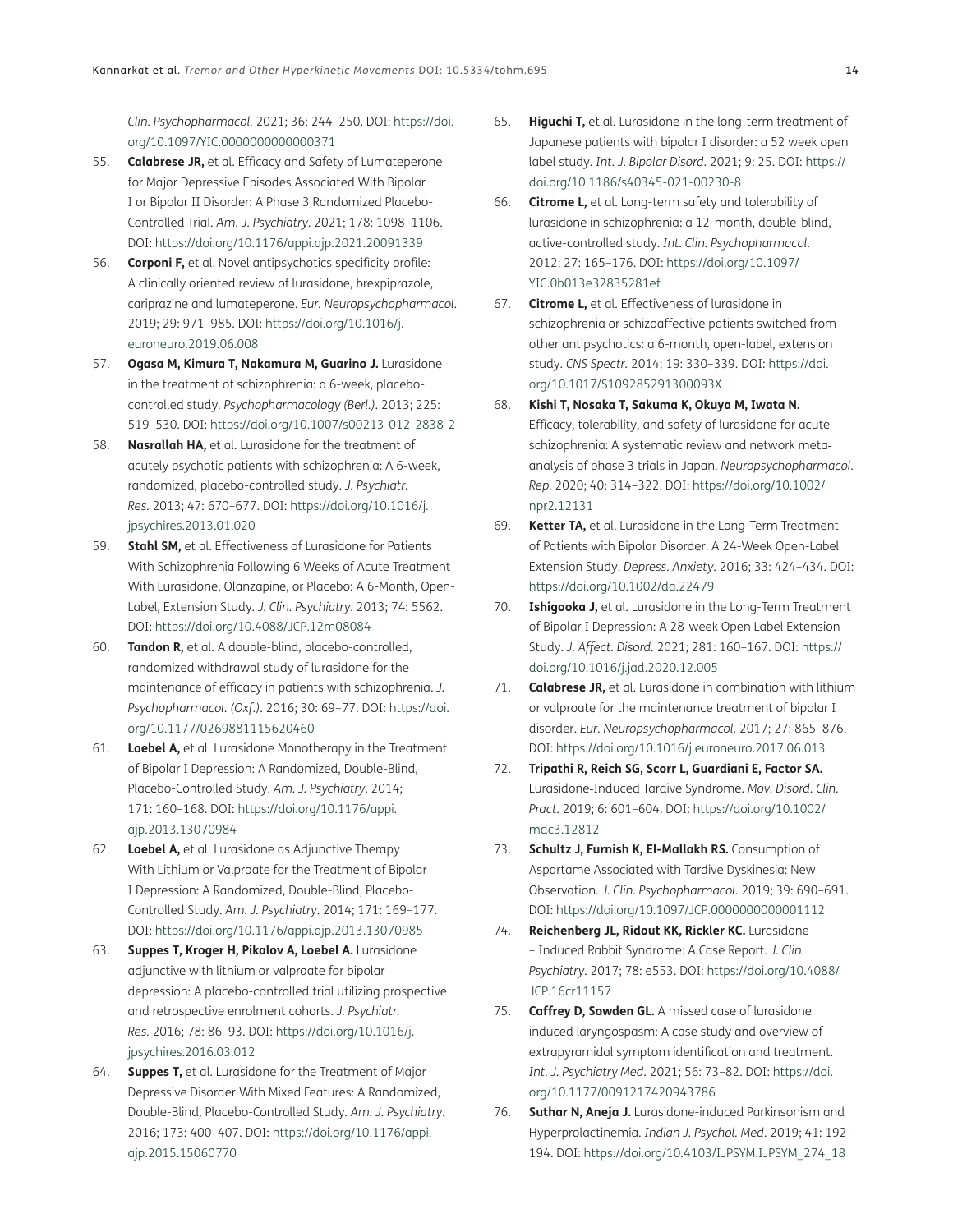- <span id="page-14-0"></span>77. **Meltzer HY,** et al. Lurasidone in the Treatment of Schizophrenia: A Randomized, Double-Blind, Placeboand Olanzapine-Controlled Study. *Am. J. Psychiatry*. 2011; 168: 957–967. DOI: [https://doi.org/10.1176/appi.](https://doi.org/10.1176/appi.ajp.2011.10060907) [ajp.2011.10060907](https://doi.org/10.1176/appi.ajp.2011.10060907)
- <span id="page-14-1"></span>78. **Loebel A,** et al. Efficacy and safety of lurasidone 80mg/ day and 160mg/day in the treatment of schizophrenia: A randomized, double-blind, placebo- and active-controlled trial. *Schizophr. Res.* 2013; 145: 101–109. DOI: [https://doi.](https://doi.org/10.1016/j.schres.2013.01.009) [org/10.1016/j.schres.2013.01.009](https://doi.org/10.1016/j.schres.2013.01.009)
- <span id="page-14-2"></span>79. **Loebel A,** et al. Effectiveness of lurasidone vs. quetiapine XR for relapse prevention in schizophrenia: A 12-month, double-blind, noninferiority study. *Schizophr. Res*. 2013; 147: 95–102. DOI: [https://doi.org/10.1016/j.](https://doi.org/10.1016/j.schres.2013.03.013) [schres.2013.03.013](https://doi.org/10.1016/j.schres.2013.03.013)
- <span id="page-14-3"></span>80. **Kishi T, Yoshimura R, Sakuma K, Okuya M, Iwata N.**  Lurasidone, olanzapine, and quetiapine extended‐ release for bipolar depression: A systematic review and network meta‐analysis of phase 3 trials in Japan. *Neuropsychopharmacol. Rep*. 2020; 40: 417–422. DOI: <https://doi.org/10.1002/npr2.12137>
- <span id="page-14-4"></span>81. **Potkin SG, Ogasa M, Cucchiaro J, Loebel A.** Double-blind comparison of the safety and efficacy of lurasidone and ziprasidone in clinically stable outpatients with schizophrenia or schizoaffective disorder. *Schizophr. Res*. 2011; 132: 101–107. DOI: [https://doi.org/10.1016/j.](https://doi.org/10.1016/j.schres.2011.04.008) [schres.2011.04.008](https://doi.org/10.1016/j.schres.2011.04.008)
- <span id="page-14-5"></span>82. **Leucht S,** et al. Comparative efficacy and tolerability of 15 antipsychotic drugs in schizophrenia: a multiple-treatments meta-analysis. *The Lancet*. 2013; 382: 951–962. DOI: [https://doi.org/10.1016/S0140-6736\(13\)60733-3](https://doi.org/10.1016/S0140-6736(13)60733-3)
- <span id="page-14-6"></span>83. **Ostacher M,** et al. Lurasidone compared to other atypical antipsychotic monotherapies for bipolar depression: A systematic review and network meta-analysis. *World J. Biol. Psychiatry Off. J. World Fed. Soc. Biol. Psychiatry*. 2018; 19: 586–601. DOI: [https://doi.org/10.1080/15622975.2017.128](https://doi.org/10.1080/15622975.2017.1285050) [5050](https://doi.org/10.1080/15622975.2017.1285050)
- <span id="page-14-7"></span>84. **Meltzer HY,** et al. Pimavanserin, a selective serotonin (5-HT)2A-inverse agonist, enhances the efficacy and safety of risperidone, 2mg/day, but does not enhance efficacy of haloperidol, 2mg/day: Comparison with reference dose risperidone, 6mg/day. *Schizophr. Res*. 2012; 141: 144–152. DOI: <https://doi.org/10.1016/j.schres.2012.07.029>
- <span id="page-14-8"></span>85. **Vanover KE,** et al. Pharmacological and Behavioral Profile of N-(4-Fluorophenylmethyl)-N-(1-methylpiperidin-4 yl)-N′-(4-(2-methylpropyloxy)phenylmethyl) Carbamide (2R,3R)-Dihydroxybutanedioate (2:1) (ACP-103), a Novel 5-Hydroxytryptamine2A Receptor Inverse Agonist. *J. Pharmacol. Exp. Ther*. 2006; 317: 910–918. DOI: [https://doi.](https://doi.org/10.1124/jpet.105.097006) [org/10.1124/jpet.105.097006](https://doi.org/10.1124/jpet.105.097006)
- <span id="page-14-9"></span>86. **Meltzer HY,** et al. Pimavanserin, a Serotonin2A Receptor Inverse Agonist, for the Treatment of Parkinson's Disease

Psychosis. *Neuropsychopharmacology*. 2010; 35: 881–892. DOI: <https://doi.org/10.1038/npp.2009.176>

- <span id="page-14-10"></span>87. **Cummings J,** et al. Pimavanserin for patients with Parkinson's disease psychosis: a randomised, placebo-controlled phase 3 trial. *The Lancet*. 2014; 383: 533–540. DOI: [https://doi.org/10.1016/S0140-](https://doi.org/10.1016/S0140-6736(13)62106-6) [6736\(13\)62106-6](https://doi.org/10.1016/S0140-6736(13)62106-6)
- <span id="page-14-11"></span>88. **Bugarski-Kirola D,** et al. Pimavanserin for negative symptoms of schizophrenia: results from the ADVANCE phase 2 randomised, placebo-controlled trial in North America and Europe. *Lancet Psychiatry*. 2022; 9: 46–58. DOI: [https://doi.org/10.1016/S2215-0366\(21\)00386-2](https://doi.org/10.1016/S2215-0366(21)00386-2)
- 89. **ACADIA Pharmaceuticals Inc.** *A Phase 3, Randomized, Double-Blind, Placebo-Controlled Study to Evaluate the Efficacy and Safety of Adjunctive Pimavanserin for the Treatment of Schizophrenia*; 2020. [https://clinicaltrials.gov/](https://clinicaltrials.gov/ct2/show/results/NCT02970292) [ct2/show/results/NCT02970292](https://clinicaltrials.gov/ct2/show/results/NCT02970292)
- 90. **ACADIA Pharmaceuticals Inc.** *A Phase 2, Randomized, Double-Blind, Placebo-Controlled Study to Evaluate the Efficacy and Safety of Pimavanserin as Adjunctive Treatment for the Negative Symptoms of Schizophrenia*; 2020. [https://](https://clinicaltrials.gov/ct2/show/results/NCT02970305) [clinicaltrials.gov/ct2/show/results/NCT02970305](https://clinicaltrials.gov/ct2/show/results/NCT02970305)
- <span id="page-14-12"></span>91. **Lobo MC, Whitehurst TS, Kaar SJ, Howes OD.** New and emerging treatments for schizophrenia: a narrative review of their pharmacology, efficacy and side effect profile relative to established antipsychotics. *Neurosci. Biobehav. Rev*. 2022; 132: 324–361. DOI: [https://doi.org/10.1016/j.](https://doi.org/10.1016/j.neubiorev.2021.11.032) [neubiorev.2021.11.032](https://doi.org/10.1016/j.neubiorev.2021.11.032)
- <span id="page-14-13"></span>92. **Monahan C, McCoy L, Powell J, Gums JG.** Olanzapine/ Samidorphan: New Drug Approved for Treating Bipolar I Disorder and Schizophrenia. *Ann. Pharmacother*; 2022. DOI: <https://doi.org/10.1177/10600280211070330>
- <span id="page-14-14"></span>93. **Potkin SG,** et al. Efficacy and Safety of a Combination of Olanzapine and Samidorphan in Adult Patients With an Acute Exacerbation of Schizophrenia: Outcomes From the Randomized, Phase 3 ENLIGHTEN-1 Study. *J. Clin. Psychiatry*. 2020; 81: 5960. DOI: [https://doi.org/10.4088/](https://doi.org/10.4088/JCP.19m12769) [JCP.19m12769](https://doi.org/10.4088/JCP.19m12769)
- <span id="page-14-15"></span>94. **Correll CU,** et al. Effects of Olanzapine Combined With Samidorphan on Weight Gain in Schizophrenia: A 24-Week Phase 3 Study. *Am. J. Psychiatry*. 2020; 177: 1168–1178. DOI: <https://doi.org/10.1176/appi.ajp.2020.19121279>
- 95. **Sun L, McDonnell D, von Moltke L.** Pharmacokinetics and Short-term Safety of ALKS 3831, a Fixed-dose Combination of Olanzapine and Samidorphan, in Adult Subjects with Schizophrenia. *Clin. Ther*. 2018; 40: 1845–1854.e2. DOI: <https://doi.org/10.1016/j.clinthera.2018.09.002>
- 96. **Martin WF,** et al. Mitigation of Olanzapine-Induced Weight Gain With Samidorphan, an Opioid Antagonist: A Randomized Double-Blind Phase 2 Study in Patients With Schizophrenia. *Am. J. Psychiatry*. 2019; 176: 457–467. DOI: <https://doi.org/10.1176/appi.ajp.2018.18030280>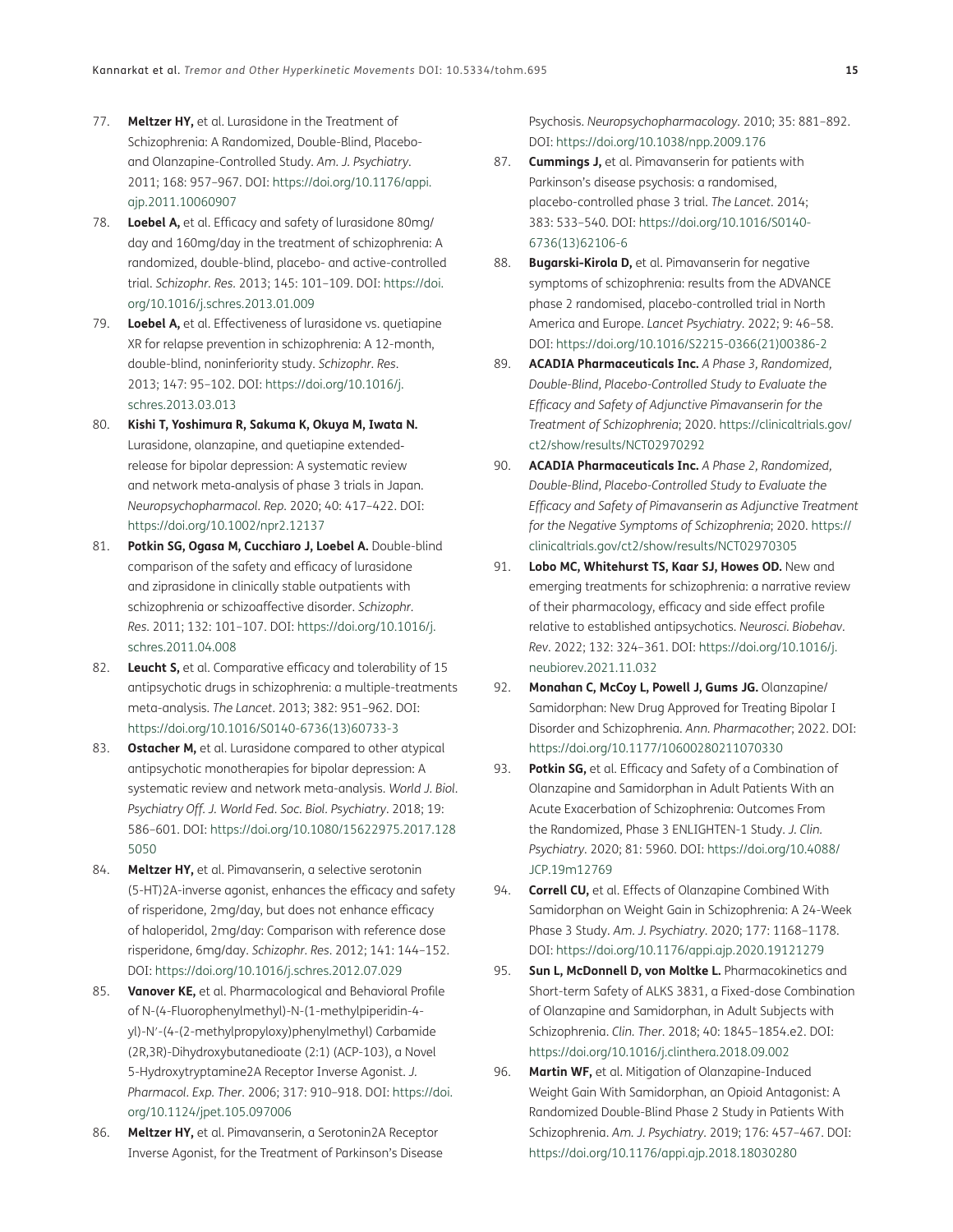- 97. **Brunette MF,** et al. Olanzapine Plus Samidorphan (ALKS 3831) in Schizophrenia and Comorbid Alcohol Use Disorder: A Phase 2, Randomized Clinical Trial. *J. Clin. Psychiatry*. 2020; 81: 13176. DOI: [https://doi.org/10.4088/](https://doi.org/10.4088/JCP.19m12786) [JCP.19m12786](https://doi.org/10.4088/JCP.19m12786)
- <span id="page-15-0"></span>98. **Yagoda S,** et al. Long-term safety and durability of effect with a combination of olanzapine and samidorphan in patients with schizophrenia: results from a 1-year openlabel extension study. *CNS Spectr*. 2021; 26: 383–392. DOI: <https://doi.org/10.1017/S1092852920001376>
- <span id="page-15-1"></span>99. **Valenstein M,** et al. Poor Antipsychotic Adherence Among Patients With Schizophrenia: Medication and Patient Factors. *Schizophr. Bull*. 2004; 30: 255–264. DOI: [https://doi.](https://doi.org/10.1093/oxfordjournals.schbul.a007076) [org/10.1093/oxfordjournals.schbul.a007076](https://doi.org/10.1093/oxfordjournals.schbul.a007076)
- <span id="page-15-2"></span>100. **Park S-C,** et al. Comparative efficacy and safety of long-Acting injectable and oral second-generation antipsychotics for the treatment of schizophrenia: A systematic review and meta-Analysis. *Clin. Psychopharmacol. Neurosci*. 2018; 16: 361–375. DOI: <https://doi.org/10.9758/cpn.2018.16.4.361>
- 101. **Leucht C,** et al. Oral versus depot antipsychotic drugs for schizophrenia—A critical systematic review and meta-analysis of randomised long-term trials. *Schizophr. Res*. 2011; 127: 83–92. DOI: [https://doi.org/10.1016/j.](https://doi.org/10.1016/j.schres.2010.11.020) [schres.2010.11.020](https://doi.org/10.1016/j.schres.2010.11.020)
- <span id="page-15-3"></span>102. **Saucedo Uribe E,** et al. Preliminary efficacy and tolerability profiles of first versus second-generation Long-Acting Injectable Antipsychotics in schizophrenia: A systematic review and meta-analysis. *J. Psychiatr. Res*. 2020; 129: 222–233. DOI: [https://doi.org/10.1016/j.](https://doi.org/10.1016/j.jpsychires.2020.06.013) [jpsychires.2020.06.013](https://doi.org/10.1016/j.jpsychires.2020.06.013)
- <span id="page-15-4"></span>103. **Filts Y,** et al. Long-term efficacy and safety of oncemonthly Risperidone ISM® in the treatment of schizophrenia: Results from a 12-month open-label extension study. *Schizophr. Res*. 2022; 239: 83–91. DOI: <https://doi.org/10.1016/j.schres.2021.11.030>
- <span id="page-15-5"></span>104. **Eerdekens M, Rasmussen M, Vermeulen A, Lowenthal R, Peer AV.** 102. Kinetics and safety of a novel risperidone depot formulation. *Biol. Psychiatry.* 2000; 47: S31. DOI: [https://doi.org/10.1016/S0006-3223\(00\)00364-4](https://doi.org/10.1016/S0006-3223(00)00364-4)
- <span id="page-15-6"></span>105. **Jarema M, Bie**ń**kowski P, Heitzman J, Parnowski T, Rybakowski J.** Paliperidone palmitate: effectiveness, safety, and the use for treatment of schizophrenia. *Psychiatr. Pol*. 2017; 51: 7–21. DOI: <https://doi.org/10.12740/PP/64581>
- <span id="page-15-7"></span>106. **Bobo WV, Shelton RC.** Risperidone long-acting injectable (Risperdal Consta®) for maintenance treatment in patients with bipolar disorder. *Expert Rev. Neurother*. 2010; 10: 1637–1658. DOI:<https://doi.org/10.1586/ern.10.143>
- 107. **Carabias LA,** et al. A phase II study to evaluate the pharmacokinetics, safety, and tolerability of Risperidone ISM multiple intramuscular injections once every 4 weeks in patients with schizophrenia. *Int. Clin. Psychopharmacol*.

2018; 33: 79–87. DOI: [https://doi.org/10.1097/](https://doi.org/10.1097/YIC.0000000000000203) [YIC.0000000000000203](https://doi.org/10.1097/YIC.0000000000000203)

- <span id="page-15-8"></span>108. **Malempati RN,** et al. Long-term efficacy of risperidone long-acting injectable in bipolar disorder with psychotic features: a prospective study of 3-year outcomes. *Int. Clin. Psychopharmacol*. 2011; 26: 146–150. DOI: [https://doi.](https://doi.org/10.1097/YIC.0b013e328343ba60) [org/10.1097/YIC.0b013e328343ba60](https://doi.org/10.1097/YIC.0b013e328343ba60)
- <span id="page-15-9"></span>109. **Kimura H,** et al. Risperidone long-acting injectable in the treatment of treatment-resistant schizophrenia with dopamine supersensitivity psychosis: Results of a 2-year prospective study, including an additional 1-year follow-up. *J. Psychopharmacol. (Oxf.).* 2016; 30: 795–802. DOI: [https://](https://doi.org/10.1177/0269881116655978) [doi.org/10.1177/0269881116655978](https://doi.org/10.1177/0269881116655978)
- <span id="page-15-10"></span>110. **Gharabawi GM, Bossie CA, Zhu Y, Mao L, Lasser RA.** An assessment of emergent tardive dyskinesia and existing dyskinesia in patients receiving long-acting, injectable risperidone: results from a long-term study. *Schizophr. Res*. 2005; 77: 129–139. DOI: [https://doi.org/10.1016/j.](https://doi.org/10.1016/j.schres.2005.03.015) [schres.2005.03.015](https://doi.org/10.1016/j.schres.2005.03.015)
- <span id="page-15-11"></span>111. **Chung AKK.** Atypical presentation of tardive dyskinesia associated with risperidone long-acting injection as maintenance treatment in bipolar affective disorder: a case report. *Curr. Drug Saf*. 2012; 7: 21–23. DOI: [https://doi.](https://doi.org/10.2174/157488612800492807) [org/10.2174/157488612800492807](https://doi.org/10.2174/157488612800492807)
- <span id="page-15-12"></span>112. **Ostuzzi G, Bighelli I, So R, Furukawa TA, Barbui C.** Does formulation matter? A systematic review and metaanalysis of oral versus long-acting antipsychotic studies. *Schizophr. Res*. 2017; 183: 10–21. DOI: [https://doi.](https://doi.org/10.1016/j.schres.2016.11.010) [org/10.1016/j.schres.2016.11.010](https://doi.org/10.1016/j.schres.2016.11.010)
- <span id="page-15-13"></span>113. **Sampson S, Hosalli P, Furtado VA, Davis JM.** Risperidone (depot) for schizophrenia. *Cochrane Database Syst. Rev*. 2016; 4: CD004161. DOI: [https://doi.](https://doi.org/10.1002/14651858.CD004161.pub2) [org/10.1002/14651858.CD004161.pub2](https://doi.org/10.1002/14651858.CD004161.pub2)
- <span id="page-15-14"></span>114. **Nasrallah HA,** et al. A Controlled, Evidence-Based Trial of Paliperidone Palmitate, A Long-Acting Injectable Antipsychotic, in Schizophrenia. *Neuropsychopharmacology*. 2010; 35: 2072–2082. DOI: [https://doi.org/10.1038/](https://doi.org/10.1038/npp.2010.79) [npp.2010.79](https://doi.org/10.1038/npp.2010.79)
- <span id="page-15-15"></span>115. **Kramer M,** et al. Paliperidone palmitate, a potential long-acting treatment for patients with schizophrenia. Results of a randomized, double-blind, placebo-controlled efficacy and safety study. *Int. J. Neuropsychopharmacol*. 2010; 13: 635–647. DOI: [https://doi.org/10.1017/](https://doi.org/10.1017/S1461145709990988) [S1461145709990988](https://doi.org/10.1017/S1461145709990988)
- <span id="page-15-16"></span>116. **Berwaerts J,** et al. Efficacy and Safety of the 3-Month Formulation of Paliperidone Palmitate vs Placebo for Relapse Prevention of Schizophrenia: A Randomized Clinical Trial. *JAMA Psychiatry*. 2015; 72: 830–839. DOI: [https://doi.](https://doi.org/10.1001/jamapsychiatry.2015.0241) [org/10.1001/jamapsychiatry.2015.0241](https://doi.org/10.1001/jamapsychiatry.2015.0241)
- <span id="page-15-17"></span>117. **Emsley R, Kilian S.** Efficacy and safety profile of paliperidone palmitate injections in the management of patients with schizophrenia: an evidence-based review.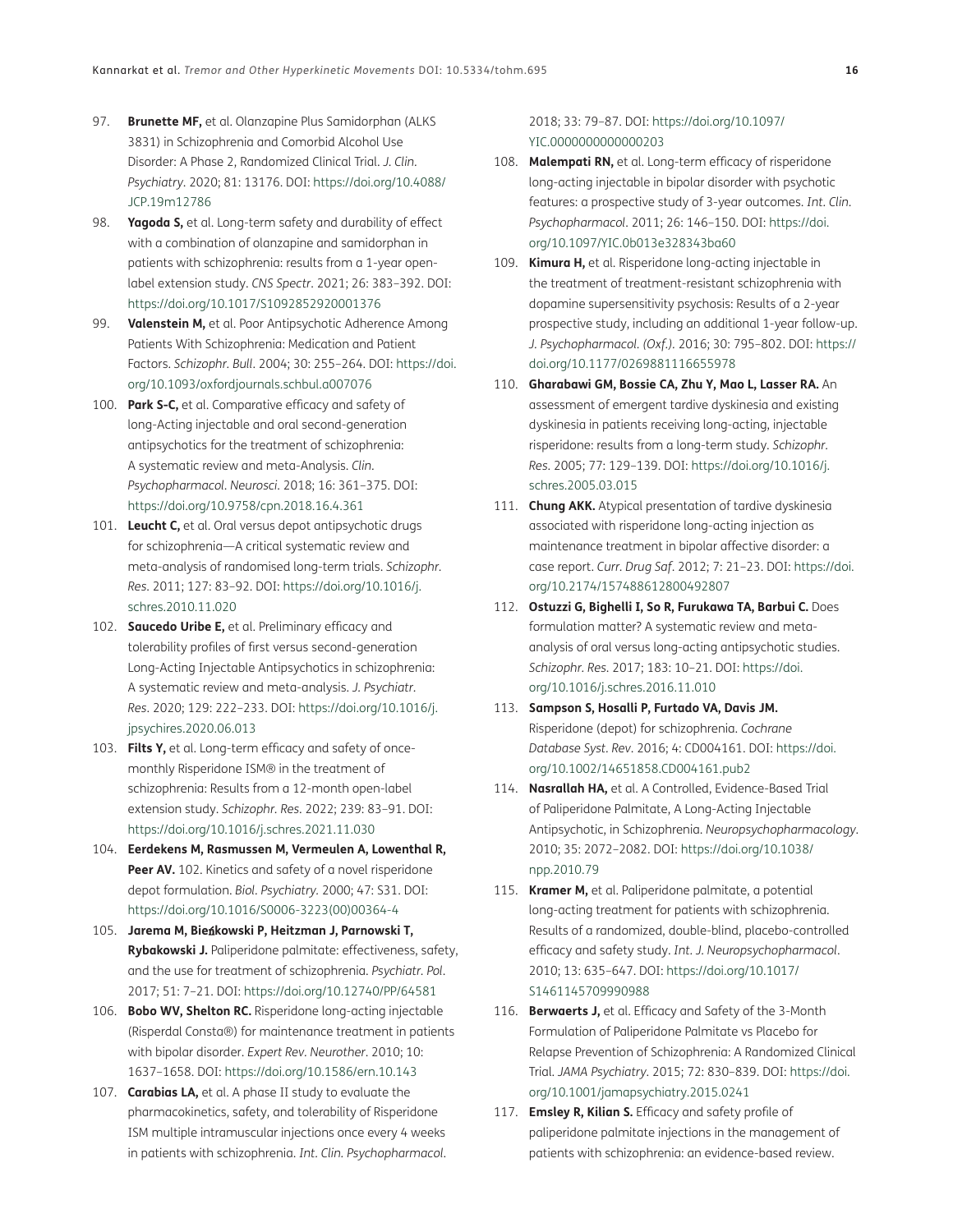*Neuropsychiatr. Dis. Treat*. 2018; 14: 205–223. DOI: [https://](https://doi.org/10.2147/NDT.S139633) [doi.org/10.2147/NDT.S139633](https://doi.org/10.2147/NDT.S139633)

- <span id="page-16-0"></span>118. **Zhao J,** et al. Safety and efficacy of paliperidone palmitate 1-month formulation in Chinese patients with schizophrenia: a 25-week, open-label, multicenter, Phase IV study. *Neuropsychiatr. Dis. Treat*. 2017; 13: 2045–2056. DOI: <https://doi.org/10.2147/NDT.S131224>
- <span id="page-16-1"></span>119. **Gopal S,** et al. Incidence and time course of extrapyramidal symptoms with oral and long-acting injectable paliperidone: a posthoc pooled analysis of seven randomized controlled studies. *Neuropsychiatr. Dis. Treat*. 2013; 9: 1381–1392. DOI: [https://doi.org/10.2147/NDT.](https://doi.org/10.2147/NDT.S49944) [S49944](https://doi.org/10.2147/NDT.S49944)
- <span id="page-16-2"></span>120. **Gopal S,** et al. Incidence of tardive dyskinesia: a comparison of long-acting injectable and oral paliperidone clinical trial databases. *Int. J. Clin. Pract*. 2014; 68: 1514– 1522. DOI:<https://doi.org/10.1111/ijcp.12493>
- <span id="page-16-3"></span>121. **Takada R, Yamamuro K, Kishimoto T.** Long-lasting extrapyramidal symptoms after multiple injections of paliperidone palmitate to treat schizophrenia. *Neuropsychiatr. Dis. Treat*. 2018; 14: 2541–2544. DOI: <https://doi.org/10.2147/NDT.S176478>
- <span id="page-16-4"></span>122. **Ma C-H, Chien Y-L, Liu C-C, Chen I-M, Lin C-H.** A case of tardive dystonia associated with long-acting injectable paliperidone palmitate. *Eur. Neuropsychopharmacol*. 2016; 26: 1251–1252. DOI: [https://doi.org/10.1016/j.](https://doi.org/10.1016/j.euroneuro.2016.04.006) [euroneuro.2016.04.006](https://doi.org/10.1016/j.euroneuro.2016.04.006)
- 123. **Lally J, Byrne F, Walsh E.** A case of paliperidone-palmitateinduced tardive dyskinesia. *Gen. Hosp. Psychiatry*. 2013; 35: 213.e5–7. DOI: [https://doi.org/10.1016/j.](https://doi.org/10.1016/j.genhosppsych.2012.04.009) [genhosppsych.2012.04.009](https://doi.org/10.1016/j.genhosppsych.2012.04.009)
- <span id="page-16-5"></span>124. **Jang S, Woo J.** Five Month-Persistent Extrapyramidal Symptoms following a Single Injection of Paliperidone Palmitate: A Case Report. *Clin. Psychopharmacol. Neurosci. Off. Sci. J. Korean Coll. Neuropsychopharmacol*. 2017; 15: 288–291. DOI: [https://doi.org/10.9758/](https://doi.org/10.9758/cpn.2017.15.3.288) [cpn.2017.15.3.288](https://doi.org/10.9758/cpn.2017.15.3.288)
- <span id="page-16-6"></span>125. **Li H, Rui Q, Ning X, Xu H, Gu N.** A comparative study of paliperidone palmitate and risperidone longacting injectable therapy in schizophrenia. *Prog. Neuropsychopharmacol. Biol. Psychiatry*. 2011; 35: 1002– 1008. DOI:<https://doi.org/10.1016/j.pnpbp.2011.02.001>
- <span id="page-16-7"></span>126. **Pandina G,** et al. A double-blind study of paliperidone palmitate and risperidone long-acting injectable in adults with schizophrenia. *Prog. Neuropsychopharmacol. Biol. Psychiatry*. 2011; 35: 218–226. DOI: [https://doi.](https://doi.org/10.1016/j.pnpbp.2010.11.008) [org/10.1016/j.pnpbp.2010.11.008](https://doi.org/10.1016/j.pnpbp.2010.11.008)
- <span id="page-16-8"></span>127. **Nussbaum AM, Stroup TS.** Paliperidone palmitate for schizophrenia. *Cochrane Database Syst. Rev*; 2012; CD008296. DOI: [https://doi.org/10.1002/14651858.](https://doi.org/10.1002/14651858.CD008296.pub2) [CD008296.pub2](https://doi.org/10.1002/14651858.CD008296.pub2)
- <span id="page-16-9"></span>128. **Saglam Aykut D.** Comparison of Paliperidone Palmitate and Second-Generation Oral Antipsychotics in Terms of Medication Adherence, Side Effects, and Quality of Life. *J. Clin. Psychopharmacol*. 2019; 39: 57–62. DOI: [https://doi.](https://doi.org/10.1097/JCP.0000000000000993) [org/10.1097/JCP.0000000000000993](https://doi.org/10.1097/JCP.0000000000000993)
- <span id="page-16-10"></span>129. **Kim E, Correll CU, Mao L, Starr HL, Alphs L.** Once-monthly paliperidone palmitate compared with conventional and atypical daily oral antipsychotic treatment in patients with schizophrenia. *CNS Spectr*. 2016; 21: 466–477. DOI: [https://](https://doi.org/10.1017/S1092852916000444) [doi.org/10.1017/S1092852916000444](https://doi.org/10.1017/S1092852916000444)
- <span id="page-16-11"></span>130. **Naber D,** et al. Qualify: a randomized head-to-head study of aripiprazole once-monthly and paliperidone palmitate in the treatment of schizophrenia. *Schizophr. Res*. 2015; 168: 498–504. DOI:<https://doi.org/10.1016/j.schres.2015.07.007>
- <span id="page-16-12"></span>131. **Citrome L.** Aripiprazole long-acting injectable formulations for schizophrenia: aripiprazole monohydrate and aripiprazole lauroxil. *Expert Rev. Clin. Pharmacol*. 2016; 9: 169–186. DOI: [https://doi.org/10.1586/17512433.2016.112](https://doi.org/10.1586/17512433.2016.1121809) [1809](https://doi.org/10.1586/17512433.2016.1121809)
- <span id="page-16-13"></span>132. **Maini K,** et al. Aripiprazole Lauroxil, a Novel Injectable Long-Acting Antipsychotic Treatment for Adults with Schizophrenia: A Comprehensive Review. *Neurol. Int*. 2021; 13: 279–296. DOI: [https://doi.org/10.3390/](https://doi.org/10.3390/neurolint13030029) [neurolint13030029](https://doi.org/10.3390/neurolint13030029)
- <span id="page-16-14"></span>133. **Allen JA,** et al. Discovery of β-arrestin-biased dopamine D2 ligands for probing signal transduction pathways essential for antipsychotic efficacy. *Proc. Natl. Acad. Sci. U. S. A*. 2011; 108: 18488–18493. DOI: [https://doi.org/10.1073/](https://doi.org/10.1073/pnas.1104807108) [pnas.1104807108](https://doi.org/10.1073/pnas.1104807108)
- <span id="page-16-15"></span>134. **Kane JM,** et al. Aripiprazole Once-Monthly in the Acute Treatment of Schizophrenia: Findings From a 12-Week, Randomized, Double-Blind, Placebo-Controlled Study. *J. Clin. Psychiatry*. 2014; 75: 1347. DOI: [https://doi.](https://doi.org/10.4088/JCP.14m09168) [org/10.4088/JCP.14m09168](https://doi.org/10.4088/JCP.14m09168)
- <span id="page-16-16"></span>135. **Meltzer HY,** et al. A Randomized, Double-Blind, Placebo-Controlled Trial of Aripiprazole Lauroxil in Acute Exacerbation of Schizophrenia. *J. Clin. Psychiatry*. 2015; 76: 16764. DOI:<https://doi.org/10.4088/JCP.14m09741>
- <span id="page-16-17"></span>136. **Kane JM,** et al. Aripiprazole intramuscular depot as maintenance treatment in patients with schizophrenia: a 52-week, multicenter, randomized, double-blind, placebocontrolled study. *J. Clin. Psychiatry*. 2012; 73: 617–624. DOI: <https://doi.org/10.4088/JCP.11m07530>
- <span id="page-16-18"></span>137. **Citrome L.** Asenapine review, part I: chemistry, receptor affinity profile, pharmacokinetics and metabolism. *Expert Opin. Drug Metab. Toxicol*. 2014; 10: 893–903. DOI: [https://](https://doi.org/10.1517/17425255.2014.908185) [doi.org/10.1517/17425255.2014.908185](https://doi.org/10.1517/17425255.2014.908185)
- <span id="page-16-19"></span>138. **Musselman M, Faden J, Citrome L.** Asenapine: an atypical antipsychotic with atypical formulations. *Ther. Adv. Psychopharmacol*. 2021; 11. DOI: [https://doi.](https://doi.org/10.1177/20451253211035269) [org/10.1177/20451253211035269](https://doi.org/10.1177/20451253211035269)